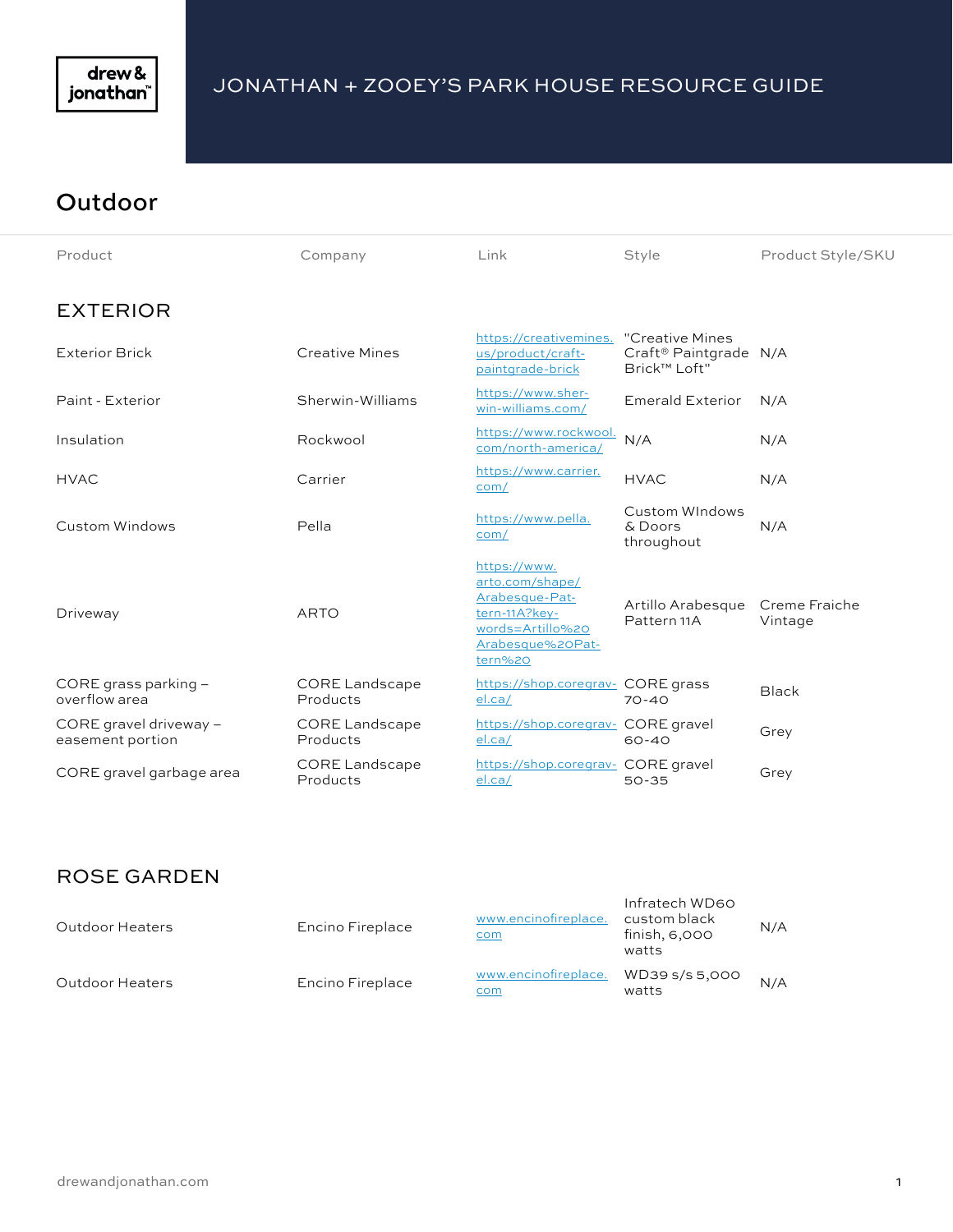

#### Entry

| Product                                                 | Company          | Link                                                                                                                                        | Style                                           | Product Style/SKU                |
|---------------------------------------------------------|------------------|---------------------------------------------------------------------------------------------------------------------------------------------|-------------------------------------------------|----------------------------------|
| Walls at Paneling                                       | Sherwin-Williams | https://www.sher-<br>win-williams.com/<br>homeowners/color/<br>find-and-explore-<br>colors/paint-colors-<br>by-family/SW7005-<br>pure-white | Pure White                                      | <b>SW 7005</b>                   |
| Coat Closet Built-In                                    | Sherwin-Williams | https://www.sher-<br>win-williams.com/<br>homeowners/<br>color/find-and-ex-<br>plore-colors/paint-<br>colors-by-family/<br>SW6212-quietude  | Quietude                                        | SW 6212                          |
| Parquet Flooring                                        | Oshkosh Designs  | https://oshkoshde-<br>signs.com/product/<br>bordeaux-wood-par-<br>quet/                                                                     | <b>Bordeaux Parquet</b><br>Pattern in White Oak | <b>SKU156</b>                    |
| Chevron Flooring                                        | Oshkosh Designs  | https://oshkoshde-<br>signs.com/prod-<br>uct/chevron-par-<br>quet-wood-floor-<br>ing-138/                                                   | Chevron in White<br>Oak                         | <b>SKU138</b>                    |
| Crown Moulding                                          | Woodgrain        | https://www.wood-<br>grain.com/moulding/<br>cmd-cm-368drl/                                                                                  | Crown 368                                       | D-CM-368DRL                      |
| Base Moulding - paired<br>with Crown for Crown Build-up | Woodgrain        | https://www.wood-<br>grain.com/mould-<br>ing/522/                                                                                           | <b>Base 522</b>                                 | 522                              |
| Chair Rail/Panel Mould                                  | Woodgrain        | https://www.wood-<br>grain.com/moulding/<br>cr7/                                                                                            | Chair Rail CR7                                  | CR <sub>O7</sub>                 |
| S4S Board                                               | Woodgrain        | https://www.wood-<br>grain.com/mould-<br>ing/1x4/                                                                                           | 1X4 Board                                       | 1X4                              |
| Base Moulding                                           | Woodgrain        | https://www.wood-<br>qrain.com/moulding/<br><u>b2O/</u>                                                                                     | Base B20                                        | <b>B020</b>                      |
| Casing                                                  | Woodgrain        | https://www.wood-<br>grain.com/moulding/<br>rbo3/                                                                                           | Casing RB03                                     | RB <sub>O3</sub>                 |
| Flat Jamb                                               | Woodgrain        | https://www.wood-<br>grain.com/moulding/<br>flat-jamb-658/                                                                                  | Flat Jamb 6-5/8"                                | Flat Jamb<br>6-5/8" X 97-11/16"  |
| Primed 10-panel Interior Door -<br>Double Hip Panel     | Woodgrain        | https://www.wood-<br>grain.com/prod-<br>uct/158/                                                                                            | 10-panel Door                                   | 158 Interior - DBH<br><b>PRM</b> |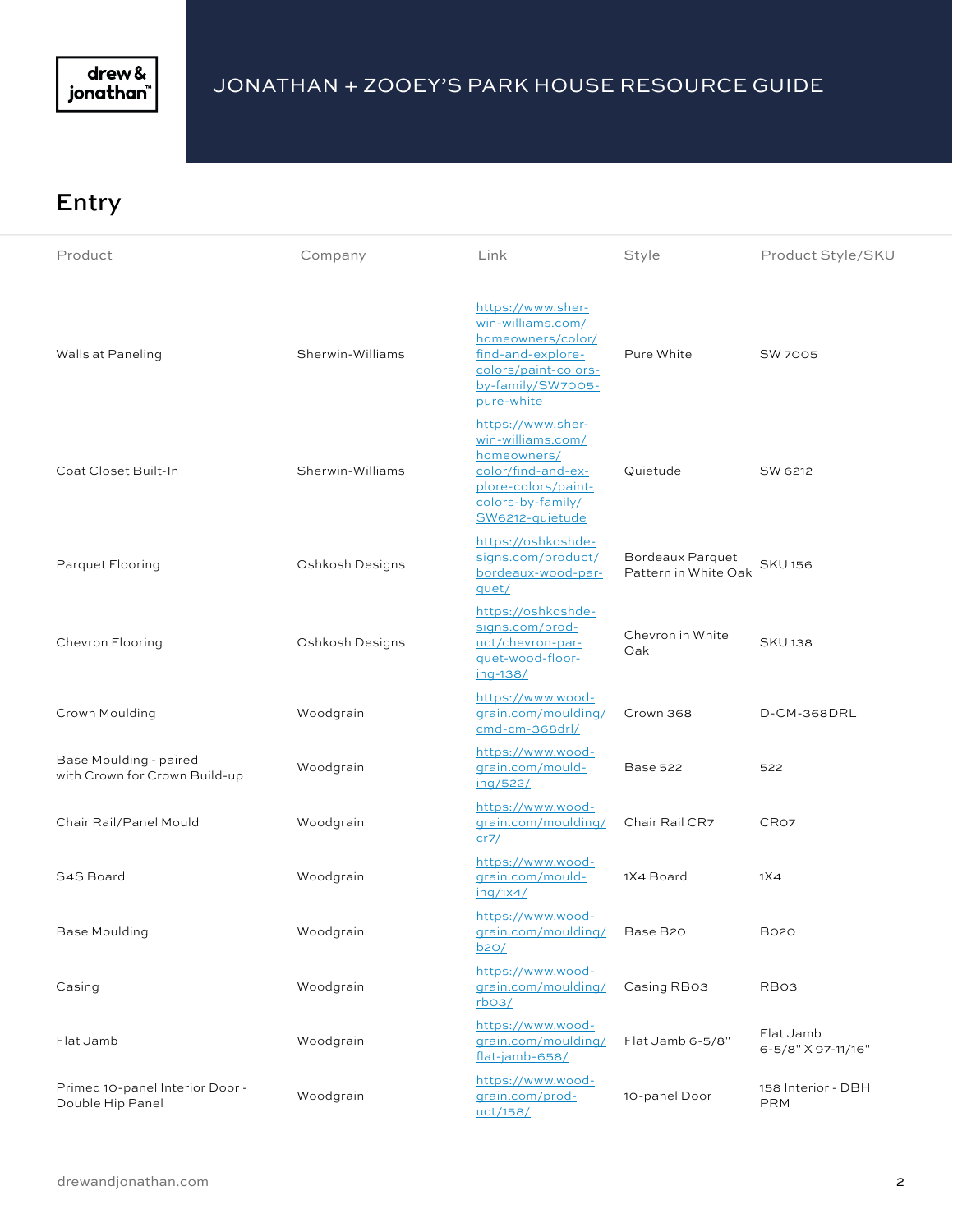

# Entry *(continued)*

| Product                                               | Company            | Link                                                                                                  | Style                                                                                               | Product Style/SKU |
|-------------------------------------------------------|--------------------|-------------------------------------------------------------------------------------------------------|-----------------------------------------------------------------------------------------------------|-------------------|
| Mahogany 10-panel Exterior Door -<br>Double Hip Panel | Woodgrain          | https://www.wood-<br>qrain.com/prod-<br>uct/158/                                                      | 10-panel Door                                                                                       | 158 Exterior      |
| Cabinet Pull                                          | Signature Hardware | https://www.signa-<br>turehardware.com/<br>pilkington-cabi-<br>net-pull.html                          | Pilkinton Cabinet<br>Pull                                                                           | Golden Champagne  |
| Sharber Clear Glass Cabinet                           | Signature Hardware | https://www.signa-<br>turehardware.com/<br>sharber-clear-glass-<br>cabinet-knob.html                  | <b>Sharber Clear Glass</b><br>Cabinet                                                               | Gold Champagne    |
| Door Hardware                                         | Emtek              | https://emtek.com/<br>mortise-knob-by-<br>knob-lever-by-lever/<br>octagon-mortise                     | Octagon Mortise<br>Knob by Knob, Lever Octagon Tuscany<br>by Lever Entryset in<br>Flat Black Finish | Lever             |
| Door Hinges                                           | Emtek              | https://emtek.com/<br>door-hinges/hd-ball-<br>412-14r-hinge-steel                                     | Radius Corners<br>Heavy Duty Ball<br>Bearing, Plated<br>Steel                                       | Matte Black       |
| Registers                                             | Signature Hardware | https://www.<br>signaturehard-<br>ware.com/honey-<br>comb-bronze-wall-req-<br>ister-with-louvers.html | Honeycomb Bronze SKU: 917439                                                                        |                   |
| <b>Rivington Small Round Sconce</b>                   | Circa Lighting     | https://www.circalight-<br>ing.com/rivington-<br>small-round-sconce-<br>rl2064/                       | <b>Natural Brass</b>                                                                                | <b>RL2064</b>     |
| Chandelier                                            | Circa Lighting     | https://www.cir-<br>calighting.com/dick-<br>inson-large-chande-<br>lier-ks5006/                       | Dickinson Large<br>Chandelier                                                                       | KS 5006SB-CG      |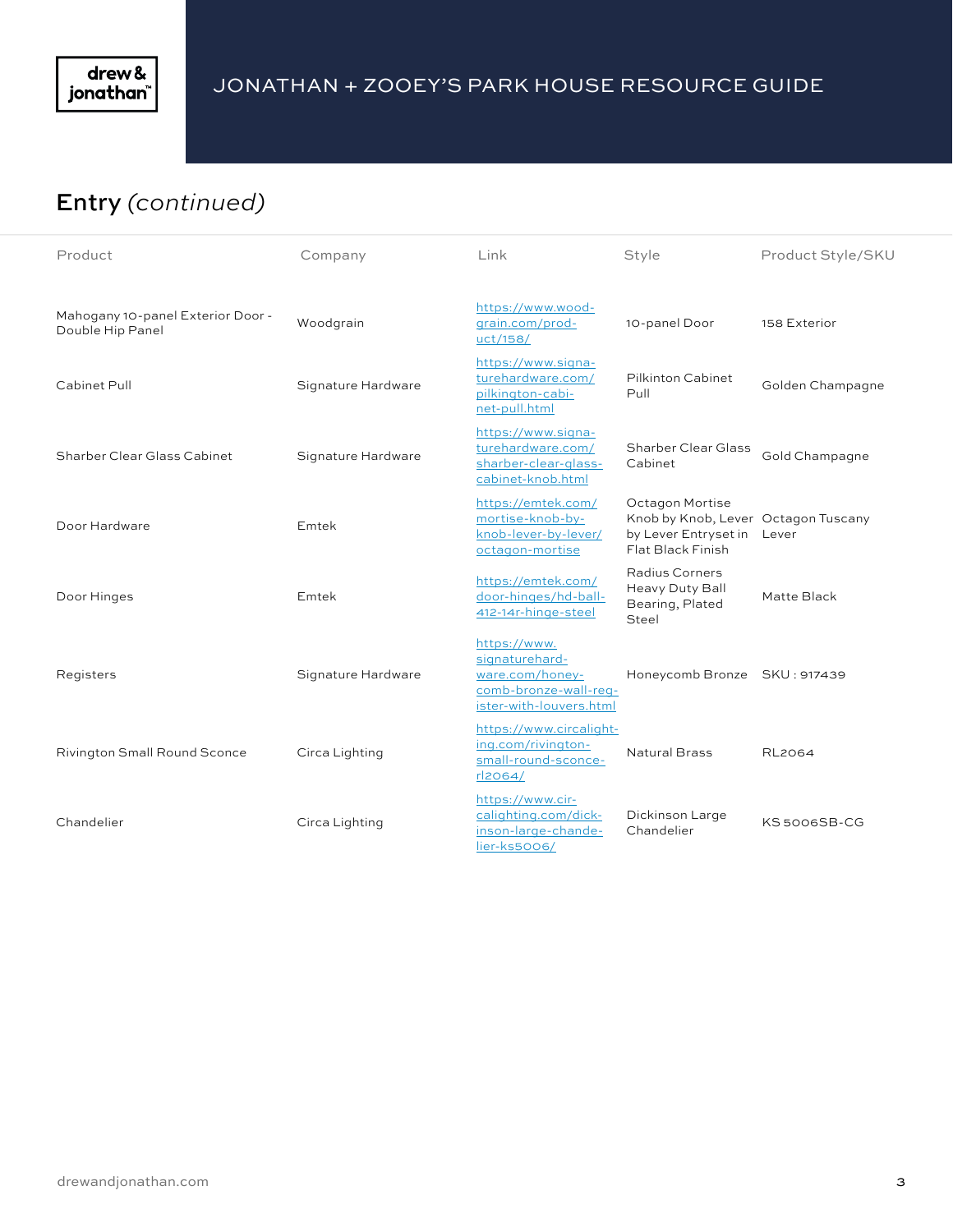

# Dining Room

| Product                                                         | Company           | Link                                                                                                                                           | Style                                              | Product Style/SKU                |
|-----------------------------------------------------------------|-------------------|------------------------------------------------------------------------------------------------------------------------------------------------|----------------------------------------------------|----------------------------------|
| Moldings and Wainscott                                          | Sherwin-Williams  | https://www.sher-<br>win-williams.com/<br>homeowners/color/<br>find-and-explore-<br>colors/paint-colors-<br>by-family/SW7602-in-<br>digo-batik | Indigo Batik                                       | SW 7602                          |
| Wallpaper                                                       | Milton & King     | https://www.milto-<br>nandking.com/prod-<br>uct/dandelions-wall-<br>paper/                                                                     | Dandelions<br>Wallpaper - Deep<br>Autumn Night     | N/A                              |
| Wallpaper Install                                               | Katie's Wallpaper | www.katieswallpaper.<br>ca                                                                                                                     | Katie's Wallpaper<br>Installation                  | N/A                              |
| Crown Moulding                                                  | Woodgrain         | https://www.wood-<br>grain.com/moulding/<br>cmd-cm-368drl/                                                                                     | Crown 368                                          | D-CM-368DRL                      |
| Base Moulding - paired with Crown for<br>Crown Build-up         | Woodgrain         | https://www.wood-<br>grain.com/mould-<br>ing/522/                                                                                              | <b>Base 522</b>                                    | 522                              |
| Chair Rail/Panel Mould                                          | Woodgrain         | https://www.wood-<br>grain.com/moulding/<br>cr7/                                                                                               | Chair Rail CR7                                     | CR <sub>O7</sub>                 |
| S4S Board                                                       | Woodgrain         | https://www.wood-<br>grain.com/mould-<br>$\frac{\ln q}{1x4}$                                                                                   | 1X4 Board                                          | 1X4                              |
| <b>Base Moulding</b>                                            | Woodgrain         | https://www.wood-<br>grain.com/moulding/<br>b20/                                                                                               | Base B20                                           | <b>B020</b>                      |
| Casing                                                          | Woodgrain         | https://www.wood-<br>grain.com/moulding/<br>$r$ <sub>b</sub> $O$ 3/                                                                            | Casing RB03                                        | RB <sub>O3</sub>                 |
| Flat Jamb                                                       | Woodgrain         | https://www.wood-<br>grain.com/moulding/<br>flat-jamb-658/                                                                                     | Flat Jamb 6-5/8"                                   | Flat Jamb 6-5/8"<br>X 97-11/16"  |
| Primed 10-panel Interior Door -<br>Double Hip Panel             | Woodgrain         | https://www.wood-<br>qrain.com/prod-<br><u>uct/158/</u>                                                                                        | 10-panel Door                                      | 158 Interior - DBH<br><b>PRM</b> |
| Mahogany 10-panel Exterior Door Woodgrain<br>- Double Hip Panel |                   | https://www.wood-<br>qrain.com/prod-<br>uct/158/                                                                                               | 10-panel Door                                      | 158 Exterior                     |
| Parquet Flooring                                                | Oshkosh Designs   | https://oshkoshde-<br>signs.com/product/<br>bordeaux-wood-par-<br>quet/                                                                        | <b>Bordeaux Parquet</b><br>pattern in White<br>Oak | <b>SKU 156</b>                   |
| Chevron Flooring                                                | Oshkosh Designs   | https://oshkoshde-<br>signs.com/prod-<br>uct/chevron-par-<br>quet-wood-floor-<br>ing-138/                                                      | Chevron in White<br>Oak                            | <b>SKU138</b>                    |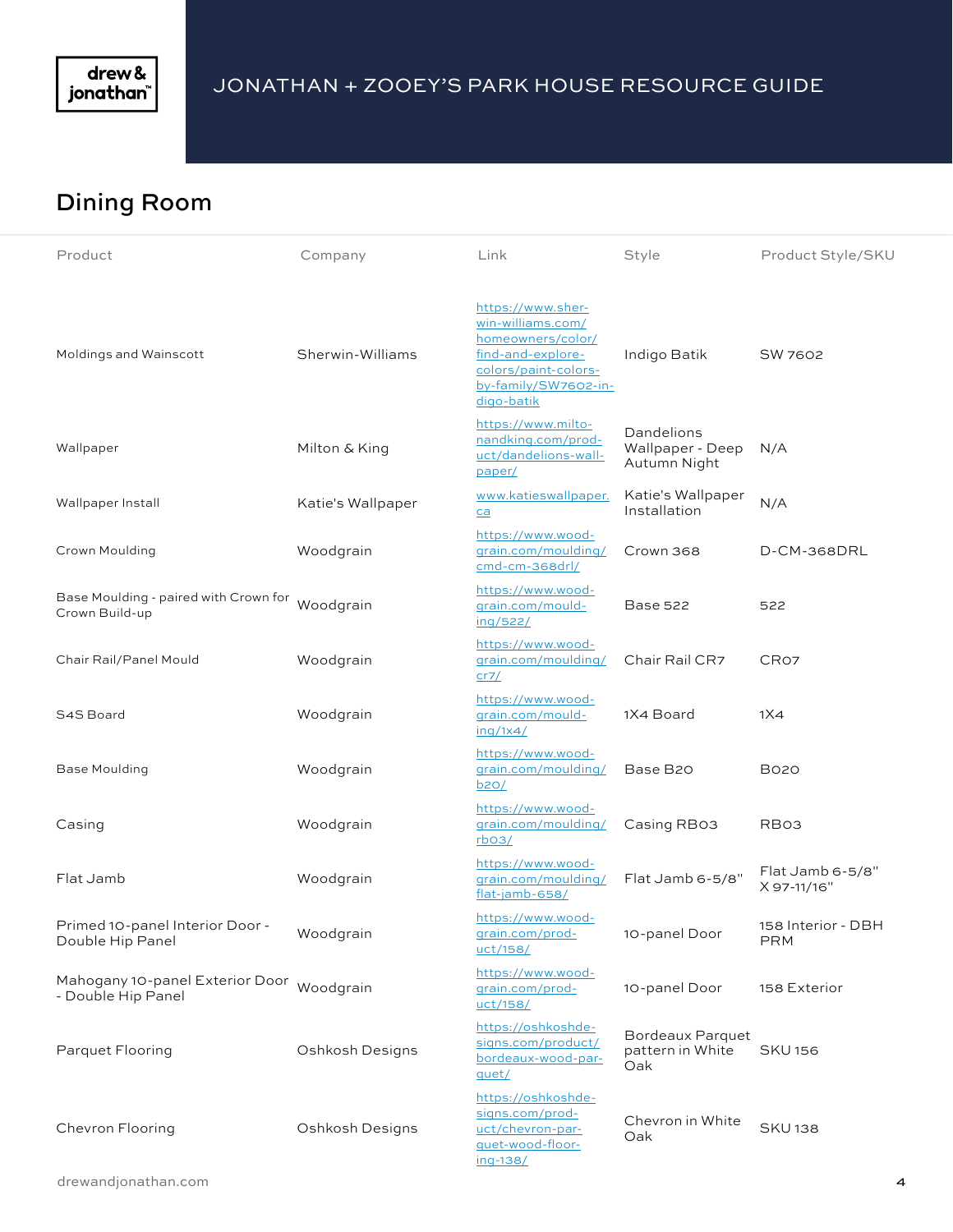# Dining Room *(continued)*

| Product                                   | Company            | Link                                                                                      | Style                                             | Product Style/SKU                                         |
|-------------------------------------------|--------------------|-------------------------------------------------------------------------------------------|---------------------------------------------------|-----------------------------------------------------------|
| Chevron Flooring                          | Oshkosh Designs    | https://oshkoshde-<br>signs.com/prod-<br>uct/chevron-par-<br>quet-wood-floor-<br>ing-138/ | Chevron in White<br>Oak                           | <b>SKU138</b>                                             |
| Octagon Tuscany Lever                     | Emtek              | https://emtek.com/<br>mortise-knob-by-<br>knob-lever-by-lever/<br>octagon-mortise         | Matte Black                                       | Octagon Tuscany<br>Lever                                  |
| Door Hinges                               | Emtek              | https://emtek.com/<br>door-hinges/hd-ball-<br>412-14r-hinge-steel                         | Matte Black                                       | 94025                                                     |
| Registers                                 | Signature Hardware | https://tinyurl.com/<br>yty38hjz                                                          | Honeycomb<br><b>Bronze</b>                        | SKU: 917439                                               |
| Hardware on Custom Built Ins              | Signature Hardware | https://www.signa-<br>turehardware.com/osi-<br>an-solid-brass-round-<br>cabinet-knob.html | Osian Solid Brass<br><b>Round Cabinet</b><br>Knob | <b>Brushed Brass</b><br>SKU: 945854                       |
| Dumaine Medium Pierced Leaf<br>Chandelier | Circa Lighting     | https://tinyurl.<br>com/2p8t94ak                                                          | Antique Burnished<br><b>Brass</b>                 | <b>JN5517</b>                                             |
| Dumaine Single Pierced Leaf<br>Sconce     | Circa Lighting     | https://tinyurl.com/<br>52jy84fp                                                          | Antique Burnished<br><b>Brass</b>                 | JN2517                                                    |
| Dining Chairs                             | Anthropologie      | https://tinyurl.com/8f-<br><b>bxa784</b>                                                  | <b>Folkthread Chair</b>                           | Color: Smoke<br>Style No.<br>42733170; Color<br>Code: 092 |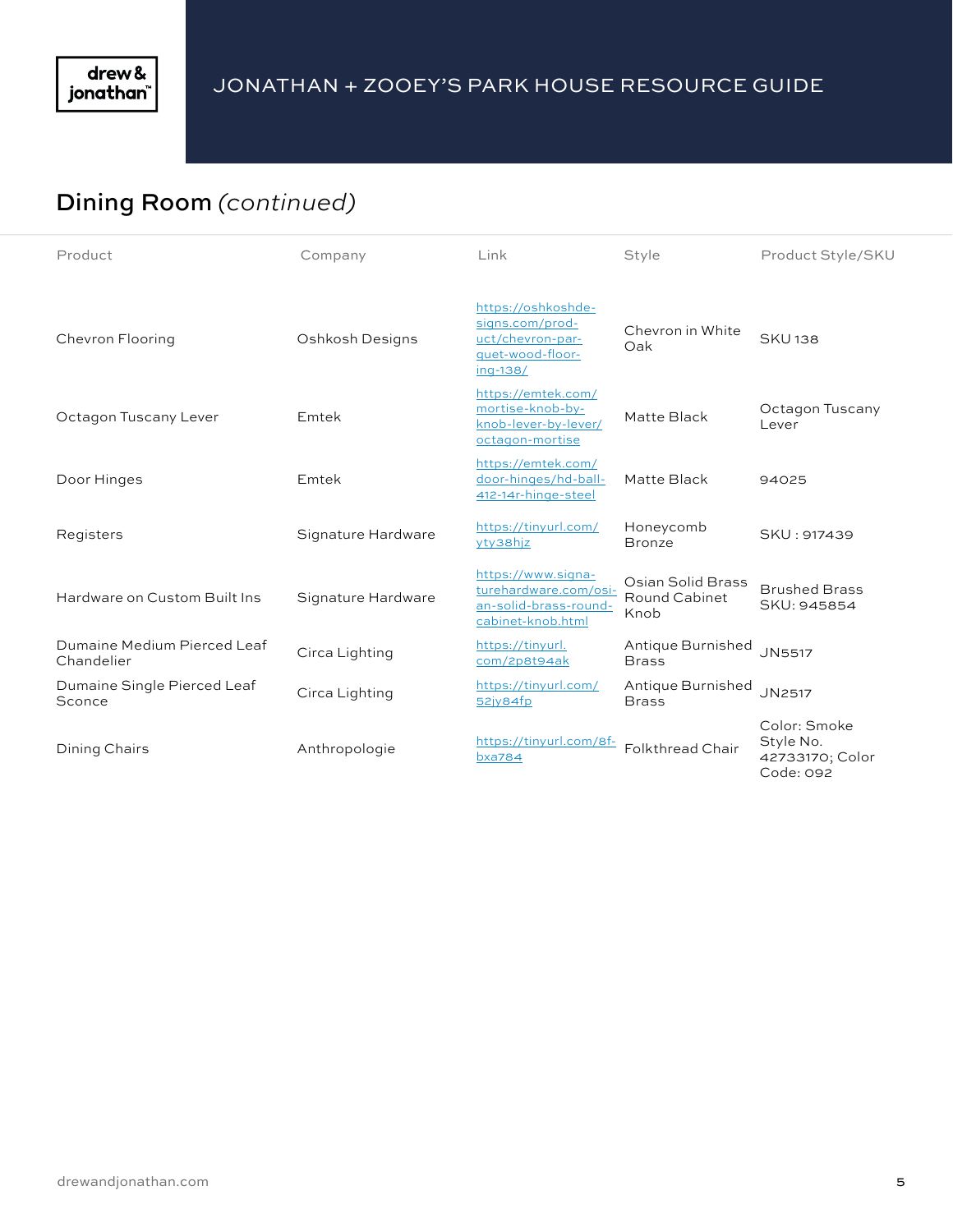

## Kitchen

| Product                                   | Company               | Link                                                                                                                                            | Style                                              | Product Style/SKU              |
|-------------------------------------------|-----------------------|-------------------------------------------------------------------------------------------------------------------------------------------------|----------------------------------------------------|--------------------------------|
| Paint for Cabinetry                       | Sherwin-Williams      | https://www.sher-<br>win-williams.com/<br>homeowners/<br>color/find-and-ex-<br>plore-colors/paint-<br>colors-by-family/<br>SW6440-courtyard     | Courtyard                                          | SW 6440                        |
| Paint for Walls, Trim and Ceiling         | Sherwin-Williams      | https://www.sher-<br>win-williams.com/<br>homeowners/color/<br>find-and-explore-<br>colors/paint-colors-<br>by-family/SW7005-<br>pure-white     | Pure White                                         | <b>SW 7005</b>                 |
| Paint for Tea Room Cabinetry              | Sherwin-Williams      | https://www.sher-<br>win-williams.com/<br>homeowners/color/<br>find-and-explore-<br>colors/paint-colors-<br>by-family/SW6258-tri-<br>corn-black | <b>Tricorn Black</b>                               | SW 6258                        |
| Insulation                                | Rockwool              | https://www.rockwool.<br>com/north-america/                                                                                                     | N/A                                                | N/A                            |
| Custom Windows                            | Pella                 | http://pella.com                                                                                                                                | N/A                                                | N/A                            |
| Resawn Faux Wood Beam<br>$6"W \times 4"H$ | <b>Barron Designs</b> | https://www.bar-<br>rondesigns.com/<br>resawn-faux-wood-<br>beams/                                                                              | Antique Brown                                      | BBEBM-<br>205125144-<br>AQ30NN |
| Parquet Flooring                          | Oshkosh Designs       | https://oshkoshde-<br>signs.com/product/<br>bordeaux-wood-par-<br>quet/                                                                         | <b>Bordeaux Parquet</b><br>pattern in White<br>Oak | <b>SKU156</b>                  |
| Chevron Flooring                          | Oshkosh Designs       | https://oshkoshde-<br>signs.com/prod-<br>uct/chevron-par-<br>quet-wood-floor-<br>ing-138/                                                       | Chevron in White<br>Oak                            | <b>SKU138</b>                  |
| Octagon Mortise                           | Emtek                 | https://emtek.com/<br>mortise-knob-by-<br>knob-lever-by-lever/<br>octagon-mortise                                                               | Matte Black                                        | Octagon Tuscany<br>Lever       |
| Hinges                                    | Emtek                 | https://emtek.com/<br>door-hinges/hd-ball-<br>412-14r-hinge-steel                                                                               | Matte Black                                        | 94025                          |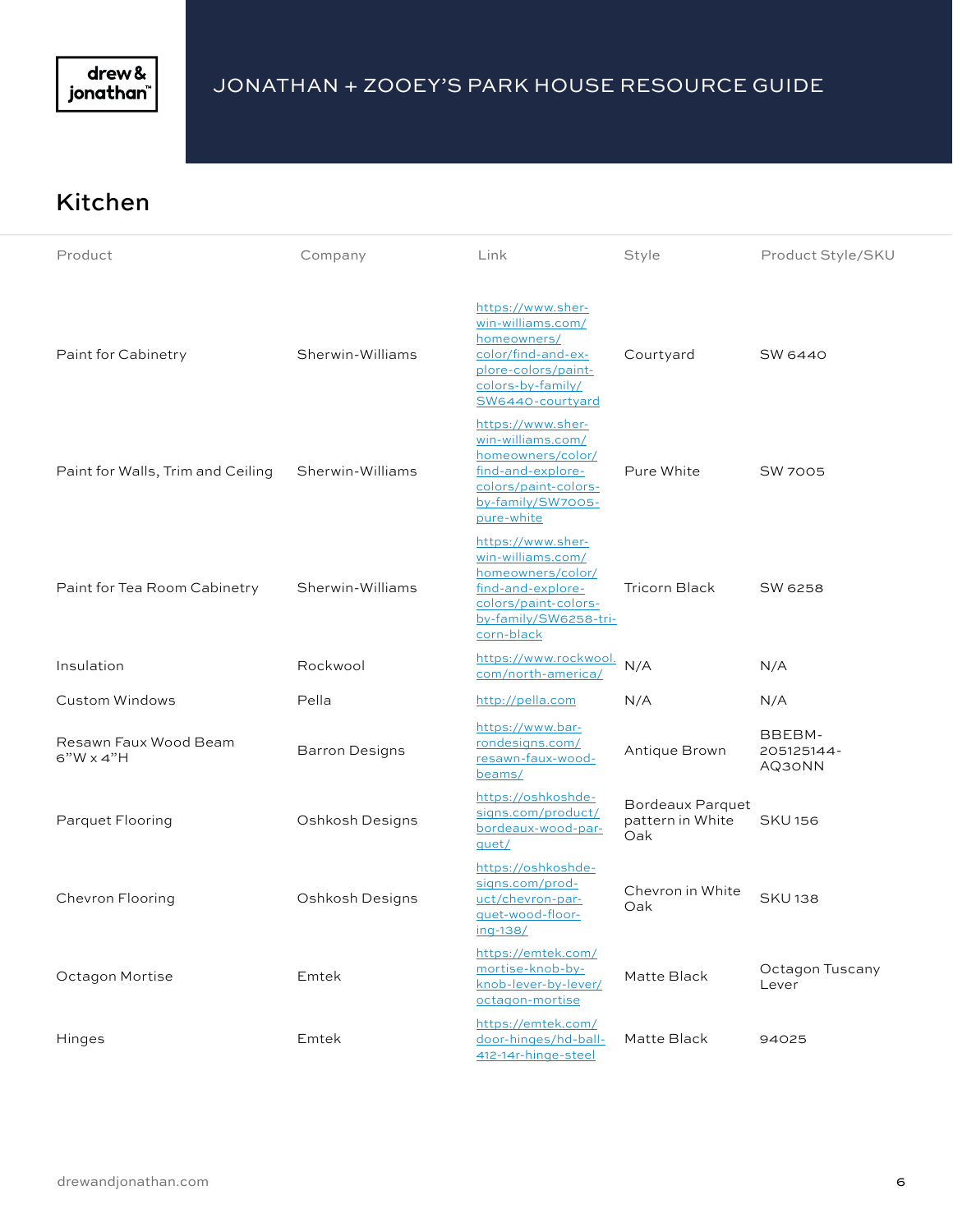

# Kitchen *(continued)*

| Product                                              | Company            | Link                                                                                                                | Style                               | Product Style/SKU       |
|------------------------------------------------------|--------------------|---------------------------------------------------------------------------------------------------------------------|-------------------------------------|-------------------------|
| Padilla Solid Brass Cabinet Pull                     | Signature Hardware | https://www.signa-<br>turehardware.com/pa-<br>dilla-solid-brass-cabi-<br>net-pull.html                              | Satin Brass                         | 946691                  |
| Osian Solid Brass Round Cabinet<br>Knob              | Signature Hardware | https://www.signa-<br>turehardware.com/osi-<br>an-solid-brass-round-<br>cabinet-knob.html                           | Satin Brass                         | 945854                  |
| Klein Solid Brass Pull                               | Signature Hardware | https://www.signa-<br>turehardware.com/<br>klein-solid-brass-cabi-<br>net-pull.html                                 | Satin Brass                         | 945845                  |
| Pendants                                             | Circa Lighting     | https://tinyurl.<br>com/2unm24k9                                                                                    | Country Industrial<br>Large Pendant | Item: CHC<br>5136AB-WG" |
| Sink Faucet                                          | Kohler             | https://tinyurl.<br>com/52vbbv3c                                                                                    | Vibrant Brushed<br>Moderne Brass    | K-76520-3M-2MB          |
| Whitehaven apron-front kitchen<br>sink               | Kohler             | https://tinyurl.<br>com/6u75evby                                                                                    | White                               | K-6427-0                |
| Artifacts®bar sink faucet,<br>Victorian spout design | Kohler             | https://tinyurl.<br>com/4ay42y28                                                                                    | Vibrant Brushed<br>Moderne Brass    | K-99267-2MB             |
| Pot Filler                                           | Kohler             | https://tinyurl.com/<br>mrxt9vsr                                                                                    | Vibrant Brushed<br>Moderne Brass    | K-99270-2MB             |
| Custom Cabinerty                                     | Marvel             | https://marvelcabine-<br>try.com/                                                                                   | <b>Custom Cabinets</b>              | N/A                     |
| Custom Hood                                          | Modern-Aire        | http://modernaire.<br>com/                                                                                          | Custom Black &<br>Brass Hood        | N/A                     |
| Front Cooker                                         | Lacanche           | https://www.lacanche.<br>com/Kitchen-ranges/<br>Piano.php?fourneaux- Finishes<br>$=$ citeaux                        | <b>Black with Brass</b>             | Citeaux                 |
| Viking 7 Series Fully Integrated<br>Bottom-Freezer   | Viking             | https://www.vikin-<br>grange.com/consum-<br>er/category/products/ Panel Ready<br>viking-7-series-refrig-<br>eration |                                     | FB17360W                |
| Marvel Professional Refrigerated<br><b>Drawers</b>   | Marvel             | https://www.mar-<br>velrefrigeration.<br>com/24-in-profession- Panel Ready<br>al-built-in-refrigerat-<br>ed-drawers |                                     | MP24RDP3NP              |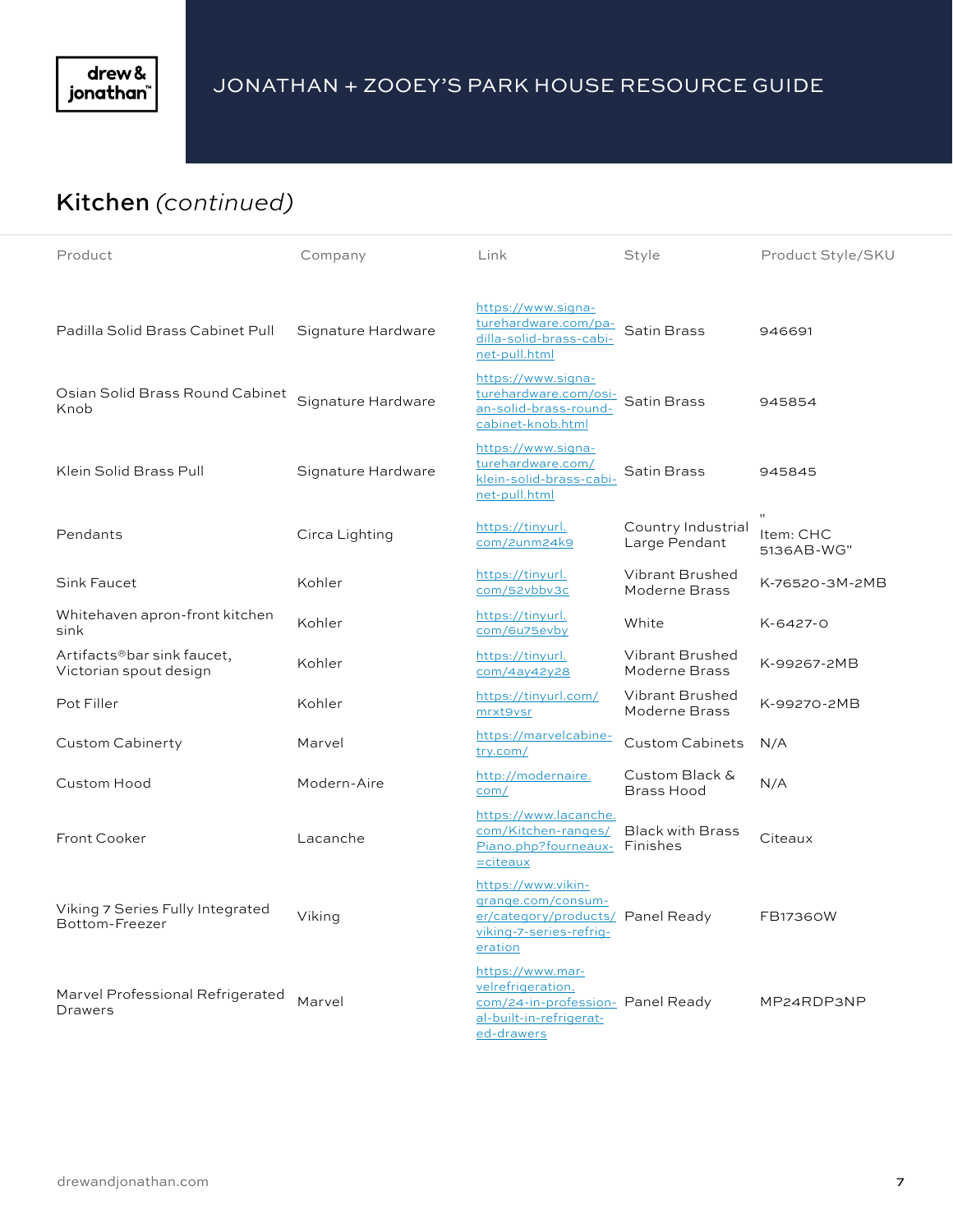

# Kitchen *(continued)*

| Product                                        | Company         | Link                                                                                                                                                                                              | Style                           | Product Style/SKU      |
|------------------------------------------------|-----------------|---------------------------------------------------------------------------------------------------------------------------------------------------------------------------------------------------|---------------------------------|------------------------|
| Viking Undercounter DrawerMicro Viking<br>Oven |                 | https://www.vi-<br>kingrange.com/<br>consumer/product/<br>products/cooking/<br>microwaves/5-se-<br>ries-microwaves/un-<br>dercounter-drawermi-<br>cro-oven---vmod                                 | Stainless Steel                 | VMOD5240SS             |
| Viking Dishwasher                              | Viking          | https://www.vikin-<br>grange.com/consum-<br>er/product/products/<br>kitchen-cleanup/<br>dishwashers/5-se-<br>ries-dishwashers/24-<br>-dishwasher-with-op-<br>tional-custom-panel--<br>$-$ fdwu524 | Panel Ready                     | <b>FDWU524</b>         |
| Quartzite Perla Elegante                       | Ollin Stone     | https://ollinstone.<br>com/product/perle-el- Quartzite Perla<br>egante/                                                                                                                           | Ollin Stone<br>Elegante         | Polished               |
| Nero Greco                                     | Laminam         | https://www.laminam.<br>com/en/product/ne-<br>ro-greco/                                                                                                                                           | Laminam Nero<br>Greco           | N/A                    |
| Countertop Distributer                         | Ollin Stone     | https://ollinstone.<br>com/                                                                                                                                                                       | Stone & Slab<br>Distribution    | N/A                    |
| Roman Shade                                    | Smith & Noble   | https://smithandno-<br>ble.com                                                                                                                                                                    | Flat Roman Shade (Malibu Linen/ | Color: 16103<br>White) |
| Counter Stools                                 | CB <sub>2</sub> | https://www.cb2.com/<br>edina-wood-counter-<br>stool/s151845                                                                                                                                      | Edina Boucle<br>Counter Stool   | Posy Grey              |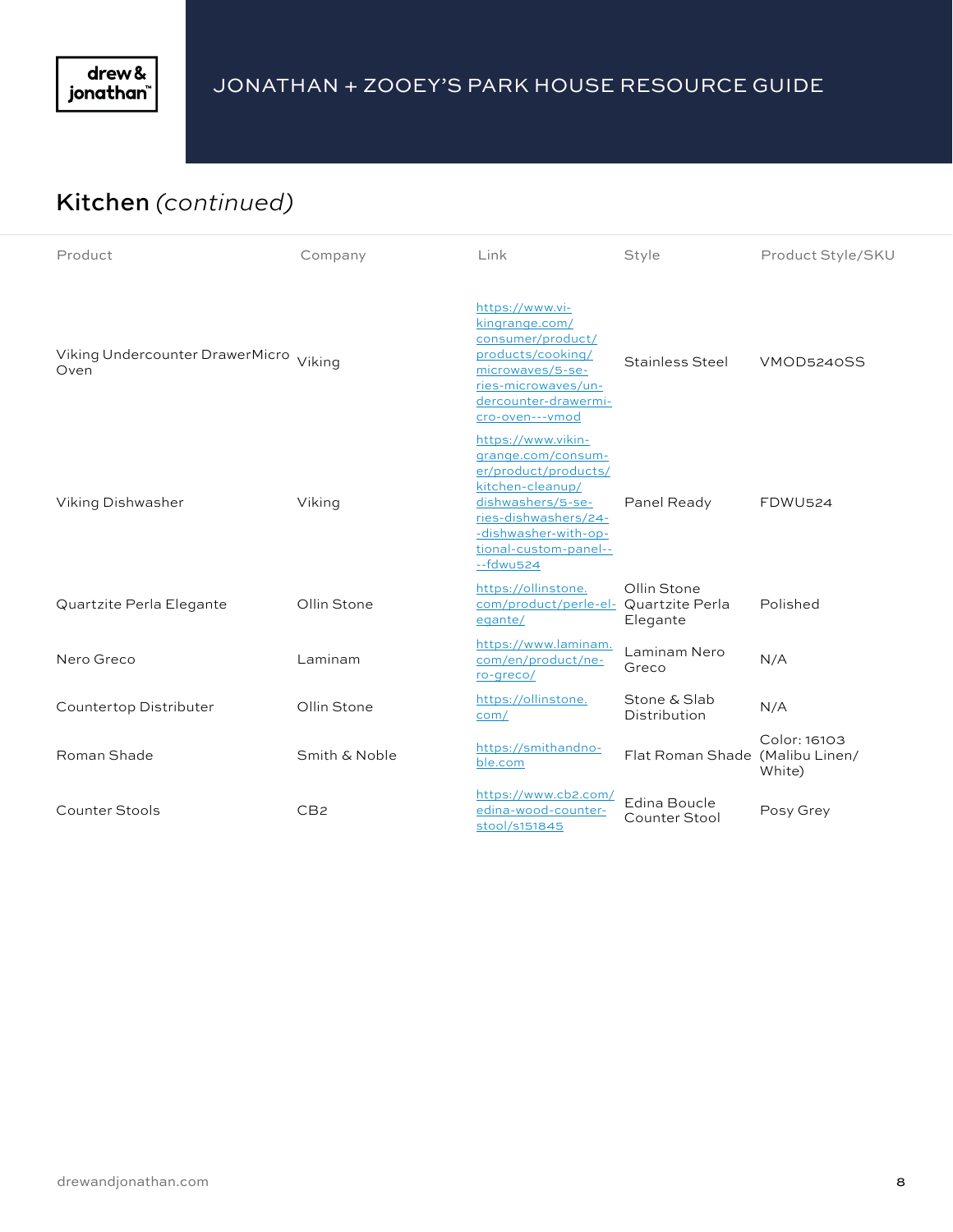

# Breakfast Room

| Product                                         | Company              | Link                                                                                                                                            | Style                                       | Product Style/SKU        |
|-------------------------------------------------|----------------------|-------------------------------------------------------------------------------------------------------------------------------------------------|---------------------------------------------|--------------------------|
| Wainscott and Ceiling                           | Sherwin-Williams     | https://www.sher-<br>win-williams.com/<br>homeowners/color/<br>find-and-explore-<br>colors/paint-colors-<br>by-family/SW9541-<br>white-snow     | <b>White Snow</b>                           | SW 9541                  |
| Trim                                            | Sherwin-Williams     | https://www.sher-<br>win-williams.com/<br>homeowners/color/<br>find-and-explore-<br>colors/paint-colors-<br>by-family/SW6258-tri-<br>corn-black | Tricorn Black                               | SW 6258                  |
| Door Hardware - Octagon<br><b>Tuscany Lever</b> | Emtek                | https://emtek.com/<br>mortise-knob-by-<br>knob-lever-by-lever/<br>octagon-mortise                                                               | "Octagon Motrise<br>in Matte Black"         | Octagon Tuscany<br>Lever |
| Hinges                                          | Emtek                | https://emtek.com/<br>door-hinges/hd-ball-<br>412-14r-hinge-steel                                                                               | Heavy Duty Ball<br>Bearing, Plated<br>Steel | 94025 Matte<br>Black     |
| Wallpaper                                       | Spoonflower          | https://www.spoon-<br>flower.com/en/wallpa-<br>per/8576999-clem-<br>entine-sprigs-sil-<br>ver-sage-by-crys-<br>tal walen                        | <b>Clementine Sprigs Silver Sage</b>        |                          |
| Wallpaper Install                               | Katie's Wallpaper    | www.katieswallpaper.<br>ca                                                                                                                      | Katie's Wallpaper<br>Installation           | N/A                      |
| <b>Banquette Custom Build</b>                   | Marvel               | https://marvelcabine-<br>try.com/                                                                                                               | Custom Reeded<br>White Oak                  | N/A                      |
| Fabric - Banquette                              | Crypton              | https://crypton.com                                                                                                                             | Mambo Mint                                  | N/A                      |
| <b>Custom Breakfast Table</b>                   | <b>LA Crafthouse</b> | http://www.<br>lacrafthouse.com/                                                                                                                | N/A                                         | N/A                      |
| Chairs                                          | CB <sub>2</sub>      | https://www.cb2.com/<br>edina-wood-counter-<br>stool/s151845                                                                                    | Edina Boucle<br>Counter Stool               | SKU: 151845              |
| Belfaire Large Double Sconce                    | Circa Lighting       | https://www.cir-<br>calighting.com/<br>belfair-large-double-<br>sconce-s2752/                                                                   | Gilded Iron                                 | S 2752GI                 |
| Cabinet Hardware                                | Signature Hardware   | https://www.signa-<br>turehardware.com/<br>broward-crackled-ce-<br>ramic-round-cabi-<br>net-knob.html                                           | Cabinet Hardware 946665                     |                          |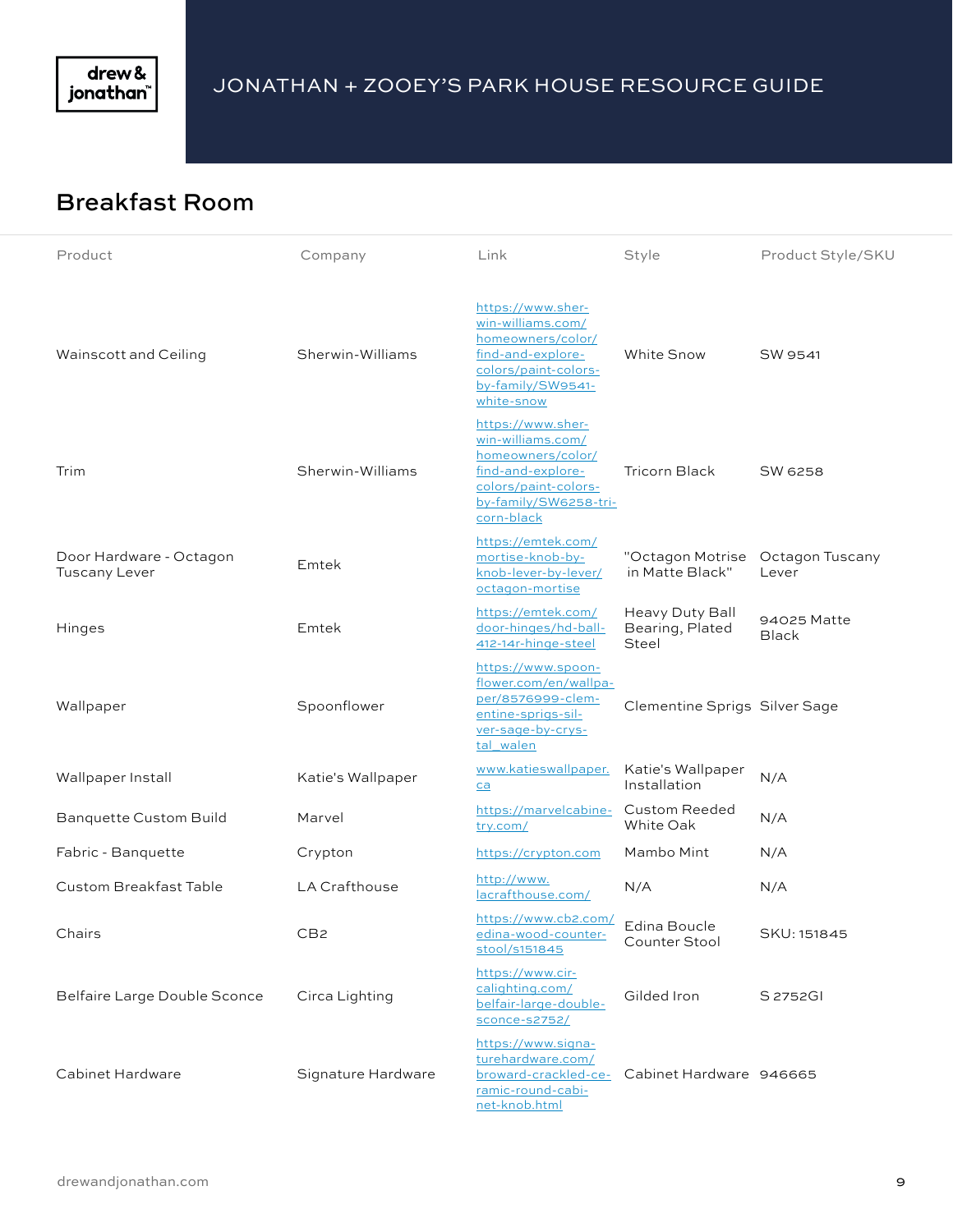# Breakfast Room *(continued)*

| Product                                                 | Company              | Link                                                                              | Style                                          | Product Style/SKU                |
|---------------------------------------------------------|----------------------|-----------------------------------------------------------------------------------|------------------------------------------------|----------------------------------|
| Silva Grande Chandelier                                 | Circa Lighting       | "https://www.<br>circalighting.com/<br>silva-grande-chande-<br>lier-jn5080/<br>H. | Silva Grande<br>Chandelier in<br>Plaster White | N/A                              |
| Crown Moulding                                          | Woodgrain            | https://www.wood-<br>grain.com/moulding/<br>cmd-cm-368drl/                        | Crown 368                                      | D-CM-368DRL                      |
| Base Moulding - paired with<br>Crown for Crown Build-up | Woodgrain            | https://www.wood-<br>grain.com/mould-<br>ing/522/                                 | Base 522                                       | 522                              |
| Chair Rail/Panel Mould                                  | Woodgrain            | https://www.wood-<br>grain.com/moulding/<br>cr7/                                  | Chair Rail CR7                                 | CR <sub>O7</sub>                 |
| S4S Board                                               | Woodgrain            | https://www.wood-<br>grain.com/mould-<br>inq/1x4/                                 | 1X4 Board                                      | 1X4                              |
| <b>Base Moulding</b>                                    | Woodgrain            | https://www.wood-<br>grain.com/moulding/<br>b20/                                  | Base B20                                       | B020                             |
| Casing                                                  | Woodgrain            | https://www.wood-<br>grain.com/moulding/<br>$r$ <sub>b</sub> o <sub>3</sub> /     | Casing RB03                                    | RB03                             |
| Flat Jamb                                               | Woodgrain            | https://www.wood-<br>grain.com/moulding/<br>flat-jamb-658/                        | Flat Jamb 6-5/8"                               | Flat Jamb 6-5/8"<br>X 97-11/16"  |
| Primed 10-panel Interior Door -<br>Double Hip Panel     | Woodgrain            | https://www.wood-<br>qrain.com/prod-<br>uct/158/                                  | 10-panel Door                                  | 158 Interior - DBH<br><b>PRM</b> |
| Mahogany 10-panel Exterior Door<br>- Double Hip Panel   | Woodgrain            | https://www.wood-<br>qrain.com/prod-<br>uct/158/                                  | 10-panel Door                                  | 158 Exterior                     |
| Registers                                               | Signature Hardware   | https://tinyurl.com/<br>yty38hjz                                                  | Honeycomb<br><b>Bronze</b>                     | SKU: 917439                      |
| LA Craft House Custom<br><b>Breakfast Table</b>         | <b>LA Crafthouse</b> | http://www.<br>lacrafthouse.com/                                                  | Custom Oval<br>Table                           | N/A                              |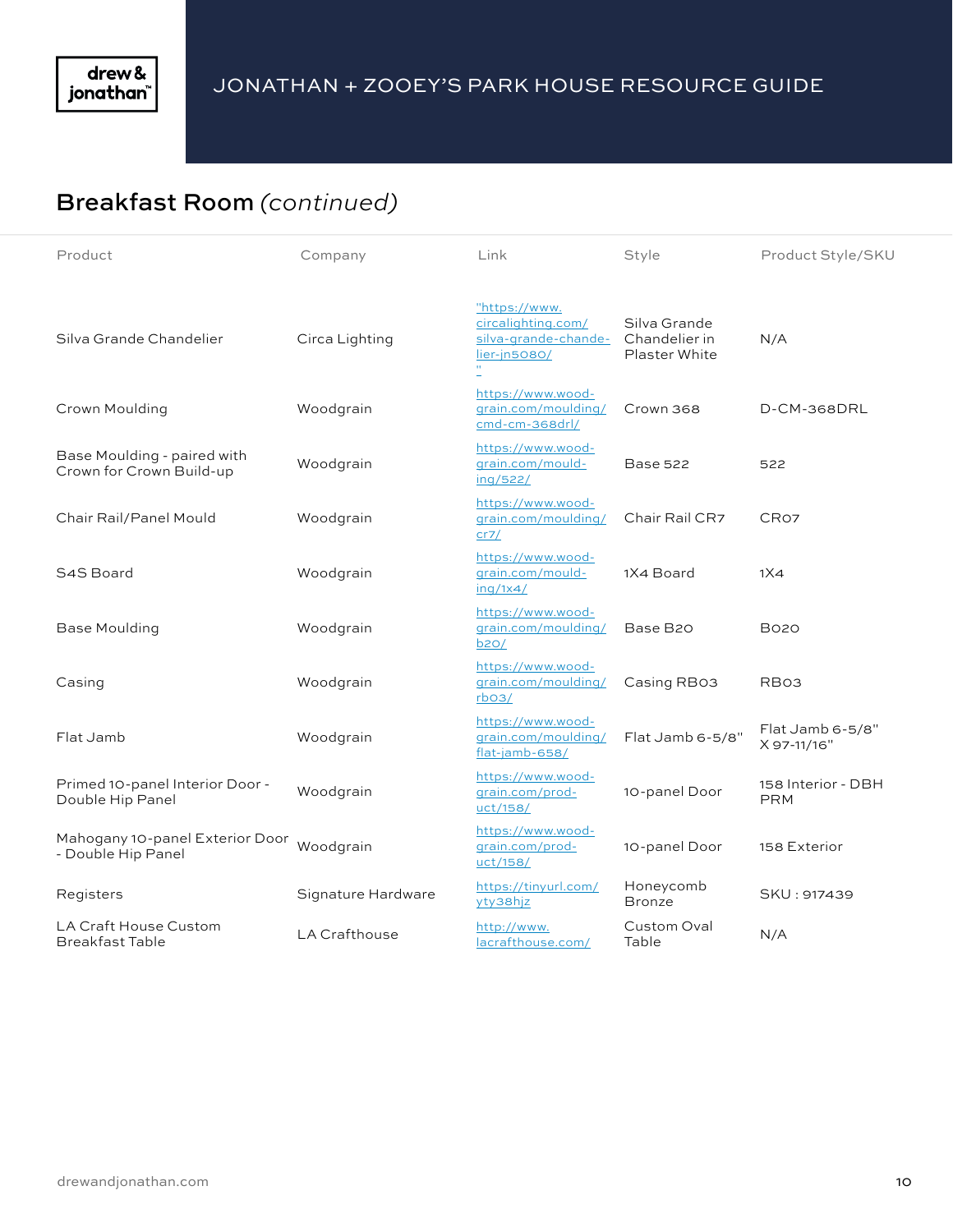

## Family Room

| Product                                                         | Company          | Link                                                                                                                                            | Style                                              | Product Style/SKU                |
|-----------------------------------------------------------------|------------------|-------------------------------------------------------------------------------------------------------------------------------------------------|----------------------------------------------------|----------------------------------|
| Paint for Cabinetry and Trim                                    | Sherwin-Williams | https://www.sher-<br>win-williams.com/<br>homeowners/color/<br>find-and-explore-<br>colors/paint-colors-<br>by-family/SW6258-tri-<br>corn-black | <b>Tricorn Black</b>                               | SW 6258                          |
| Paint for Walls                                                 | Sherwin-Williams | https://www.sher-<br>win-williams.com/<br>homeowners/color/<br>find-and-explore-<br>colors/paint-colors-<br>by-family/SW9541-<br>white-snow     | <b>White Snow</b>                                  | SW 9541                          |
| Crown Moulding                                                  | Woodgrain        | https://www.wood-<br>grain.com/moulding/<br>cmd-cm-368drl/                                                                                      | Crown 368                                          | D-CM-368DRL                      |
| Base Moulding - paired with<br>Crown for Crown Build-up         | Woodgrain        | https://www.wood-<br>grain.com/mould-<br>ing/522/                                                                                               | <b>Base 522</b>                                    | 522                              |
| Chair Rail/Panel Mould                                          | Woodgrain        | https://www.wood-<br>grain.com/moulding/<br>cr7/                                                                                                | Chair Rail CR7                                     | CR <sub>O7</sub>                 |
| S4S Board                                                       | Woodgrain        | https://www.wood-<br>grain.com/mould-<br>ing/1x4/                                                                                               | 1X4 Board                                          | 1X4                              |
| <b>Base Moulding</b>                                            | Woodgrain        | https://www.wood-<br>grain.com/moulding/<br>b20/                                                                                                | Base B20                                           | <b>B020</b>                      |
| Casing                                                          | Woodgrain        | https://www.wood-<br>grain.com/moulding/<br>rbo <sub>3</sub>                                                                                    | Casing RB03                                        | RB <sub>O3</sub>                 |
| Flat Jamb                                                       | Woodgrain        | https://www.wood-<br>grain.com/moulding/<br>flat-jamb-658/                                                                                      | Flat Jamb 6-5/8"                                   | Flat Jamb 6-5/8"<br>X 97-11/16"  |
| Primed 10-panel Interior Door -<br>Double Hip Panel             | Woodgrain        | https://www.wood-<br><u>grain.com/prod-</u><br><u>uct/158/</u>                                                                                  | 10-panel Door                                      | 158 Interior - DBH<br><b>PRM</b> |
| Mahogany 10-panel Exterior Door Woodgrain<br>- Double Hip Panel |                  | https://www.wood-<br>grain.com/prod-<br>uct/158/                                                                                                | 10-panel Door                                      | 158 Exterior                     |
| Parquet Flooring                                                | Oshkosh Designs  | https://oshkoshde-<br>signs.com/product/<br>bordeaux-wood-par-<br>quet/                                                                         | <b>Bordeaux Parquet</b><br>pattern in White<br>Oak | <b>SKU156</b>                    |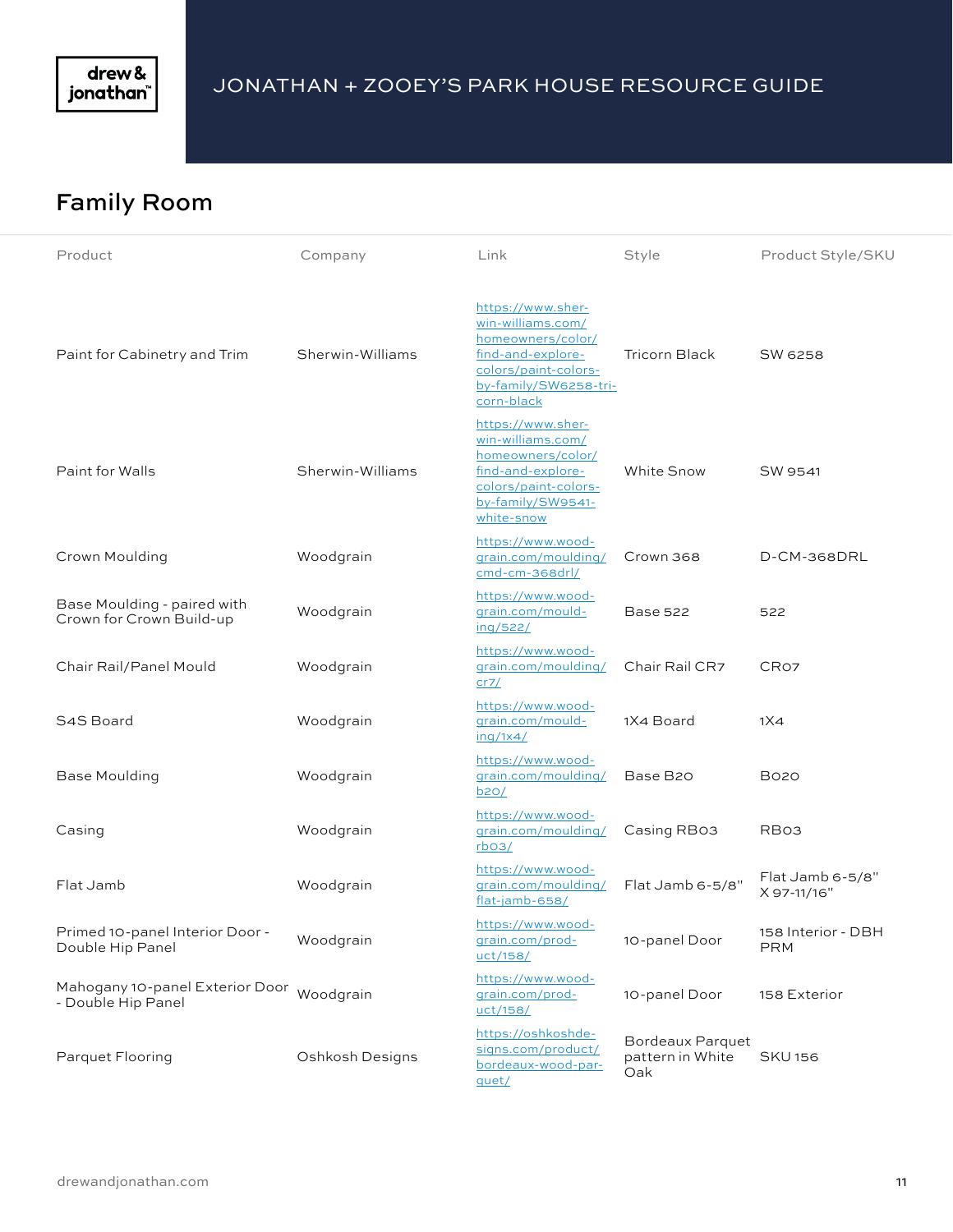# Family Room *(continued)*

| Product                                     | Company               | Link                                                                                      | Style                                                             | Product Style/SKU                           |
|---------------------------------------------|-----------------------|-------------------------------------------------------------------------------------------|-------------------------------------------------------------------|---------------------------------------------|
| Chevron Flooring                            | Oshkosh Designs       | https://oshkoshde-<br>signs.com/prod-<br>uct/chevron-par-<br>quet-wood-floor-<br>ing-138/ | Chevron in White<br>Oak                                           | <b>SKU138</b>                               |
| <b>Beams</b>                                | <b>Barron Designs</b> | https://www.bar-<br>rondesigns.com/<br>rough-hewn-faux-<br>wood-beams/                    | Rough Hewn Faux<br>Wood Beam                                      | SKU: BBGBM<br>Product Color:<br>Rich Walnut |
| <b>Beams</b>                                | <b>Barron Designs</b> | https://www.bar-<br>rondesigns.com/<br>rough-hewn-faux-<br>wood-beams/                    | Rough Hewn<br>Faux Wood Beam<br>in Rich Walnut -<br>12"W x 6.5"H  | BBGBM-<br>120065240R-<br><b>W30NN</b>       |
| <b>Beams</b>                                | <b>Barron Designs</b> | https://www.bar-<br>rondesigns.com/<br>rough-hewn-faux-<br>wood-beams/                    | Rough Hewn<br>Faux Wood Beam<br>in Rich Walnut -<br>14"W x 12.5"H | BBGBM-<br>140125108R-<br>W31TN              |
| <b>Beams</b>                                | <b>Barron Designs</b> | https://www.bar-<br>rondesigns.com/<br>rough-hewn-faux-<br>wood-beams/                    | Rough Hewn<br>Faux Wood Beam<br>in Rich Walnut -<br>5.5"W x 3"H   | BBGBM-<br>055030192R-<br><b>W30NN</b>       |
| <b>Architectural Details</b><br>& Mouldings | Pearlworks            | https://pearlworksinc.<br>com/                                                            | Custom Architec-<br>tural Details                                 | N/A                                         |
| Octagon Mortise                             | Emtek                 | https://emtek.com/<br>mortise-knob-by-<br>knob-lever-by-lever/<br>octagon-mortise         | "Octagon Motrise<br>in Matte Black"                               | Octagon Tuscany<br>Lever                    |
| Door Hinge                                  | Emtek                 | https://emtek.com/<br>door-hinges/hd-ball-<br>412-14r-hinge-steel                         | Heavy Duty Ball<br>Bearing, Plated<br>Steel                       | 94025                                       |
| Registers                                   | Signature Hardware    | https://tinyurl.com/<br>yty38hjz                                                          | Honecyomb<br><b>Bronze</b>                                        | SKU: 917439                                 |
| <b>Gramercy Large Chandelier</b>            | Circa Lighting        | https://www.cir-<br>calighting.com/<br>gramercy-large-chan-<br>delier-chc1474/            | Gilded Iron                                                       | CHC1474                                     |
| Resawn Faux Wood Beam<br>12.5"W x 6.5"H     | <b>Barron Designs</b> | https://www.bar-<br>rondesigns.com/<br>resawn-faux-wood-<br>beams/                        | Antique Brown                                                     | BBEBM205-<br>125144AQ30NN                   |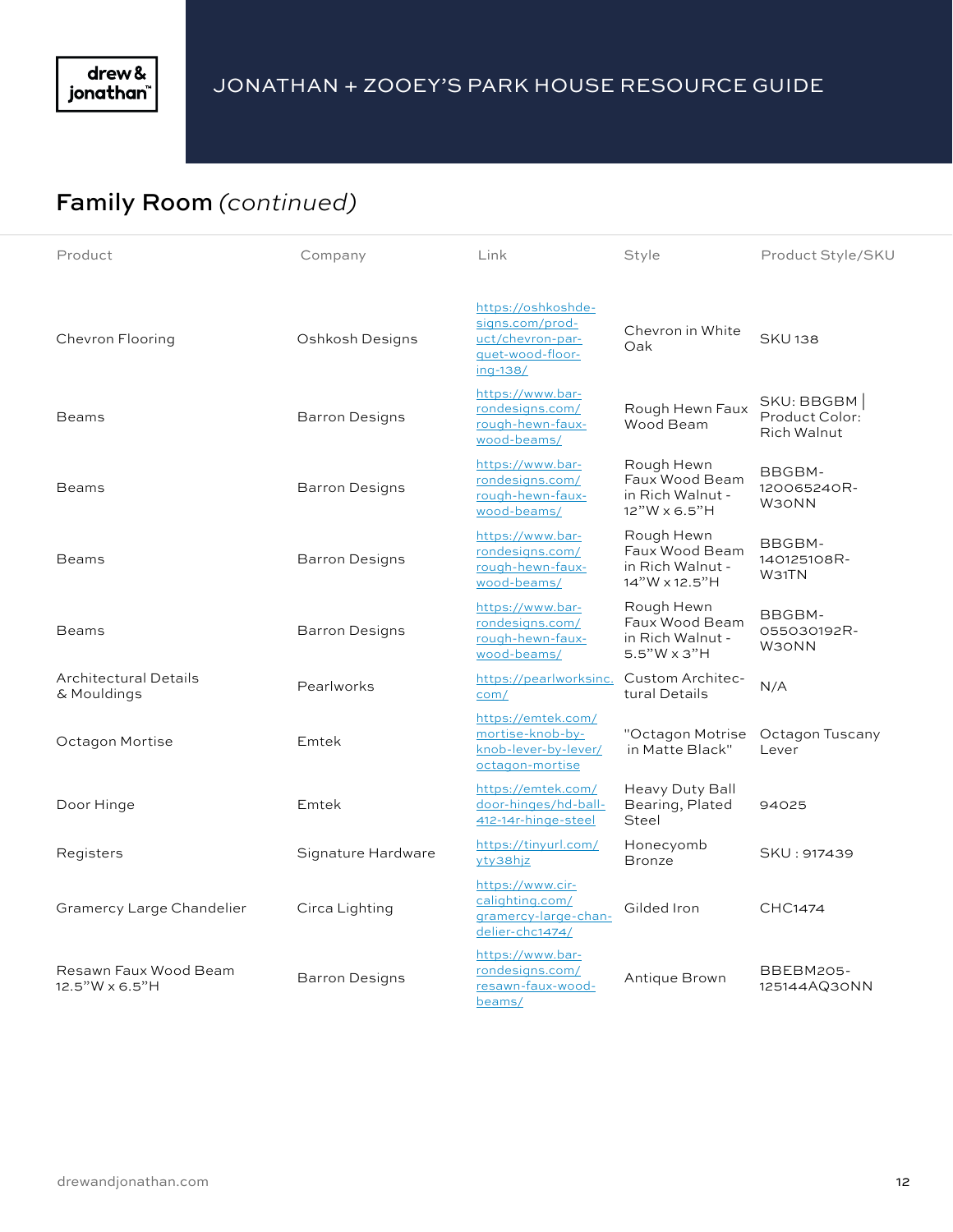

# Family Room *(continued)*

| Product                                                       | Company               | Link                                                                                                                                        | Style                                                               | Product Style/SKU                         |
|---------------------------------------------------------------|-----------------------|---------------------------------------------------------------------------------------------------------------------------------------------|---------------------------------------------------------------------|-------------------------------------------|
| Resawn Faux Wood Beam 14.5"W<br>x 12.5"H with Standard Endcap | <b>Barron Designs</b> | https://www.bar-<br>rondesigns.com/<br>resawn-faux-wood-<br>beams/                                                                          | Antique Brown                                                       | <b>BBEBM145-</b><br>125108AQ31TN          |
| <b>Accent Table</b>                                           | Hooker Furniture      | https://tinyurl.<br>com/3vd2kmz4                                                                                                            | Hardwood sol-<br>ids and walnut<br>veneers                          | SKU: 500-50-<br>828                       |
| Purl Rotating Coffee Table                                    | CB <sub>2</sub>       | https://www.cb2.com/<br>burl-rotating-cof-<br>fee-table/s151251                                                                             | "Burl Wood                                                          | SKU: 151251                               |
| "Commerce & Market Angles<br>Credenza"                        | Anthropologie         | https://tinyurl.<br>com/28mht9ev                                                                                                            |                                                                     | Style No.<br>36157923; Color<br>Code: 040 |
| ""Metal Spindle Back Viewing<br>Chair"                        | Nickey Kehoe          | https://nickeyke-<br>hoe.com/products/<br>nickey-kehoe-metal-<br>spindle-back-viewing-<br>chair? pos=1& sid=-<br>$f$ 78ae $f$ 97e $\&$ ss=r |                                                                     | N/A                                       |
| <b>Custom Sectional Fabric</b>                                | Crypton               | https://crypton.com                                                                                                                         | Sintra                                                              | Fern                                      |
| Rug                                                           | Drew & Jonathan Home  | www.drewandjona-<br>than.com                                                                                                                | "Drew & Jonathan<br>Home by Karastan<br>Kasbah Rissini<br>Area Rug" | N/A                                       |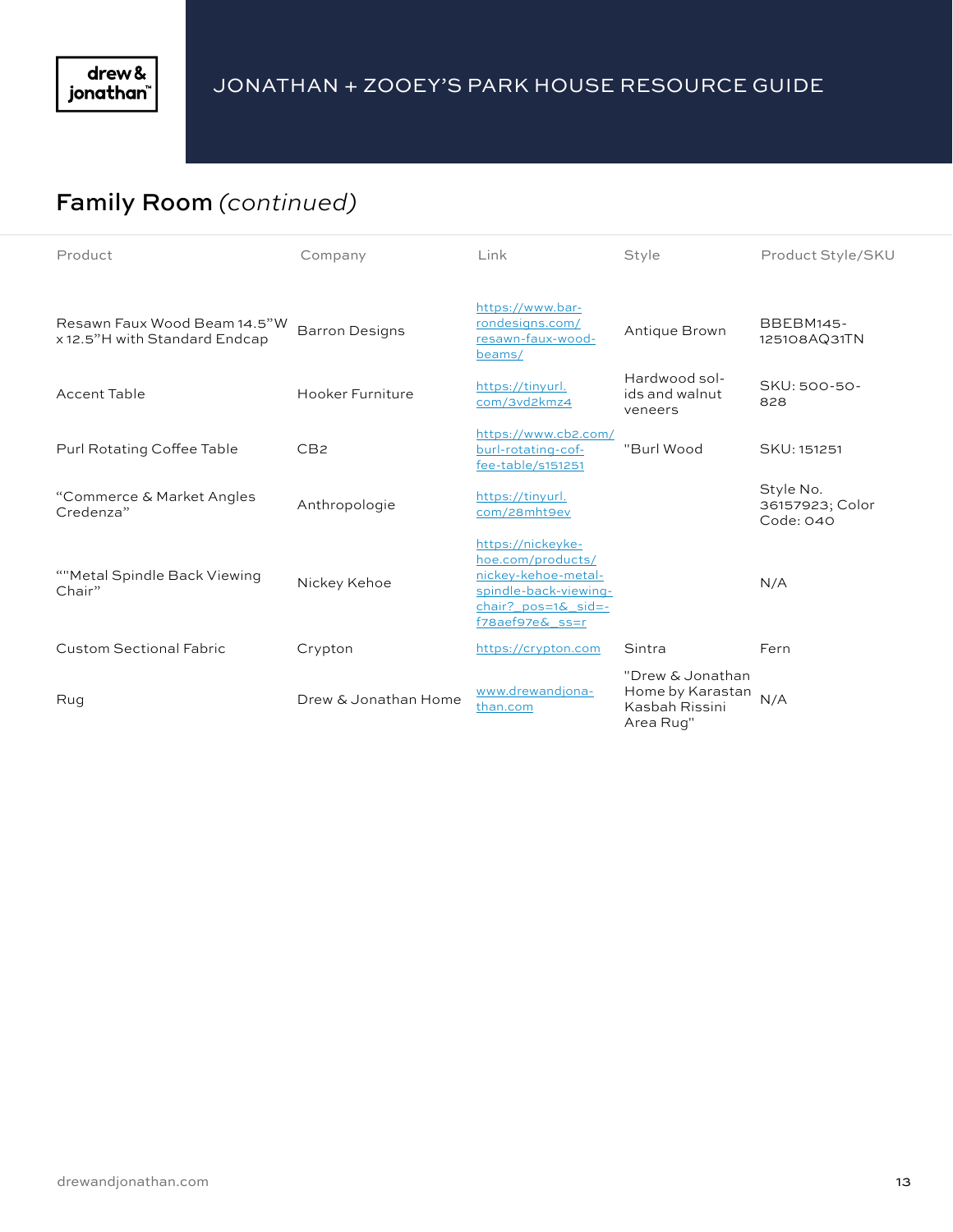

## Living Room

| Product                                                 | Company         | Link                                                                                      | Style                            | Product Style/SKU                |
|---------------------------------------------------------|-----------------|-------------------------------------------------------------------------------------------|----------------------------------|----------------------------------|
| Crown Moulding                                          | Woodgrain       | https://www.<br>woodgrain.com/<br>moulding/cmd-cm-<br>368drl/                             | Crown 368                        | D-CM-368DRL                      |
| Base Moulding - Paired with<br>Crown for Crown Build-up | Woodgrain       | https://www.<br>woodgrain.com/<br>moulding/522/                                           | Base 522                         | 522                              |
| Chair Rail/Panel Mould                                  | Woodgrain       | https://www.<br>woodgrain.com/<br>moulding/cr7/                                           | Chair Rail CR7                   | CR <sub>O7</sub>                 |
| S4S Board                                               | Woodgrain       | https://www.<br>woodgrain.com/<br>moulding/1x4/                                           | 1X4 Board                        | 1X4                              |
| <b>Base Moulding</b>                                    | Woodgrain       | https://www.<br>woodgrain.com/<br>moulding/b20/                                           | Base B20                         | <b>B020</b>                      |
| Casing                                                  | Woodgrain       | https://www.<br>woodgrain.com/<br>moulding/rb03/                                          | Casing RB03                      | RB <sub>O3</sub>                 |
| Flat Jamb                                               | Woodgrain       | https://www.<br>woodgrain.com/<br>moulding/flat-<br>jamb-658/                             | Flat Jamb 6-5/8"                 | Flat Jamb 6-5/8"<br>X 97-11/16"  |
| Primed 10-panel Interior Door -<br>Double Hip Panel     | Woodgrain       | https://www.wood-<br>grain.com/prod-<br>uct/158/                                          | 10-panel Door                    | 158 Interior - DBH<br><b>PRM</b> |
| Mahogany 10-panel Exterior Door<br>- Double Hip Panel   | Woodgrain       | https://www.wood-<br>grain.com/prod-<br><u>uct/158/</u>                                   | 10-panel Door                    | 158 Exterior                     |
| Parquet Flooring                                        | Oshkosh Designs | https://oshkoshde-<br>signs.com/product/<br>bordeaux-wood-par-<br>quet/                   | Bordeaux Parquet<br>in White Oak | <b>SKU156</b>                    |
| Chevron Flooring                                        | Oshkosh Designs | https://oshkoshde-<br>signs.com/prod-<br>uct/chevron-par-<br>quet-wood-floor-<br>ing-138/ | Chevron in White<br>Oak          | <b>SKU138</b>                    |
| Flush Mount                                             | Circa Lighting  | https://www.cir-<br>calighting.com/stra-<br>da-large-flush-mount- Flush Mount<br>kw4071/  | Strada Large                     | KW4071 - GILD/<br><b>BRASS</b>   |
| Sconces                                                 | Circa Lighting  | https://www.cir-<br>calighting.com/<br>huntingdon-dou-<br>ble-sconce-sp2013/              | Huntingdon Dou-<br>ble Sconce    | SP2013 - Antique<br><b>Brass</b> |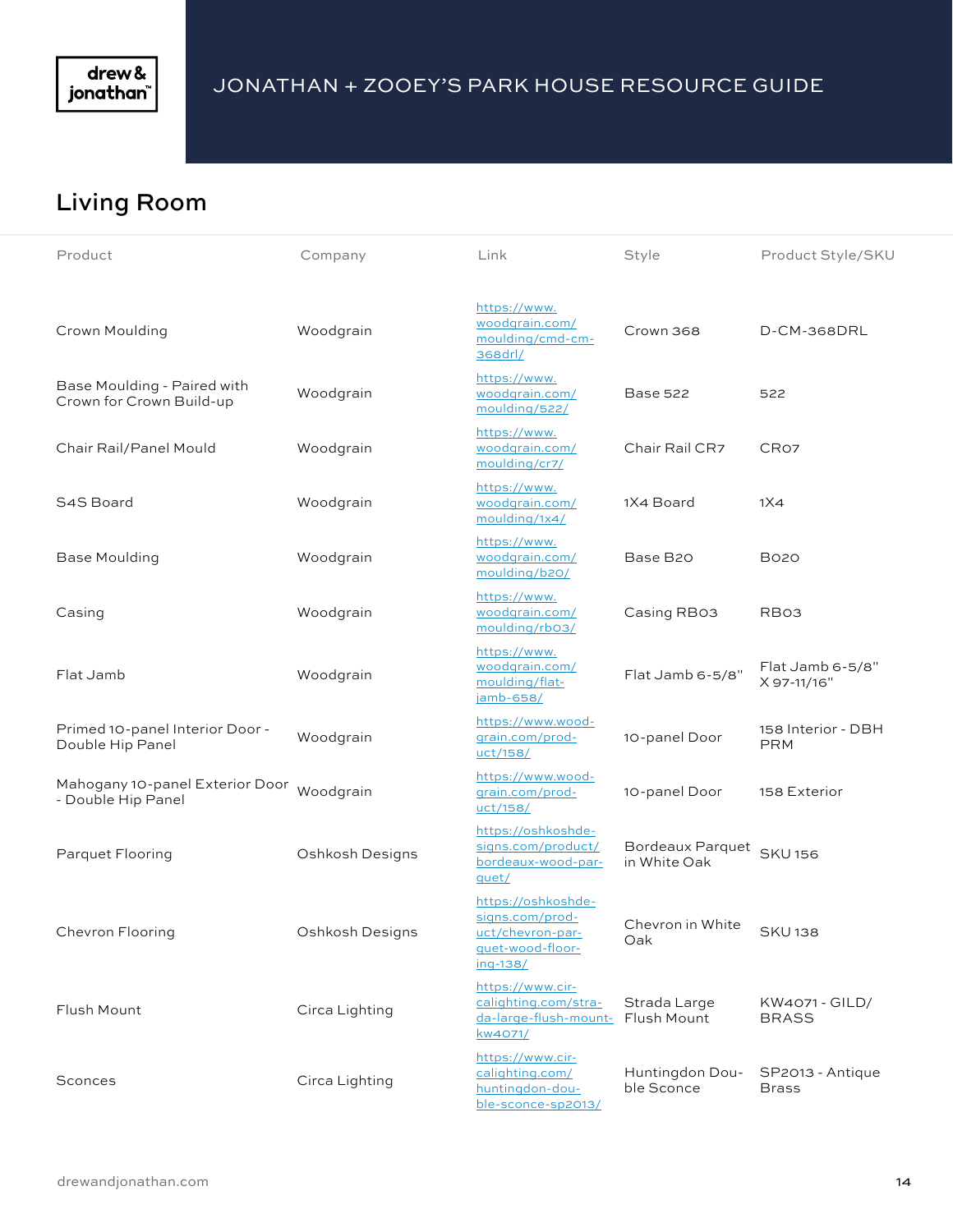# Living Room *(continued)*

| Product          | Company              | Link                             | Style                                                            | Product Style/SKU |
|------------------|----------------------|----------------------------------|------------------------------------------------------------------|-------------------|
| Rug              | Drew & Jonathan Home | www.drewandjona-<br>than.com     | Drew & Jonathan<br>Home by Karastan<br>Kasbah Agadir<br>Area Rug | N/A               |
| Fireplace Insert | Encino Fireplace     | www.encinofireplace.<br>com      | True 42" by Heat<br>N Glo                                        | N/A               |
| Fireplace Insert | Encino Fireplace     | www.encinofireplace.<br>com      | Slimline 7X by<br>Heat N Glo                                     | N/A               |
| Registers        | Signature Hardware   | https://tinyurl.com/<br>yty38hjz | Honeycomb<br><b>Bronze</b>                                       | SKU: 917439       |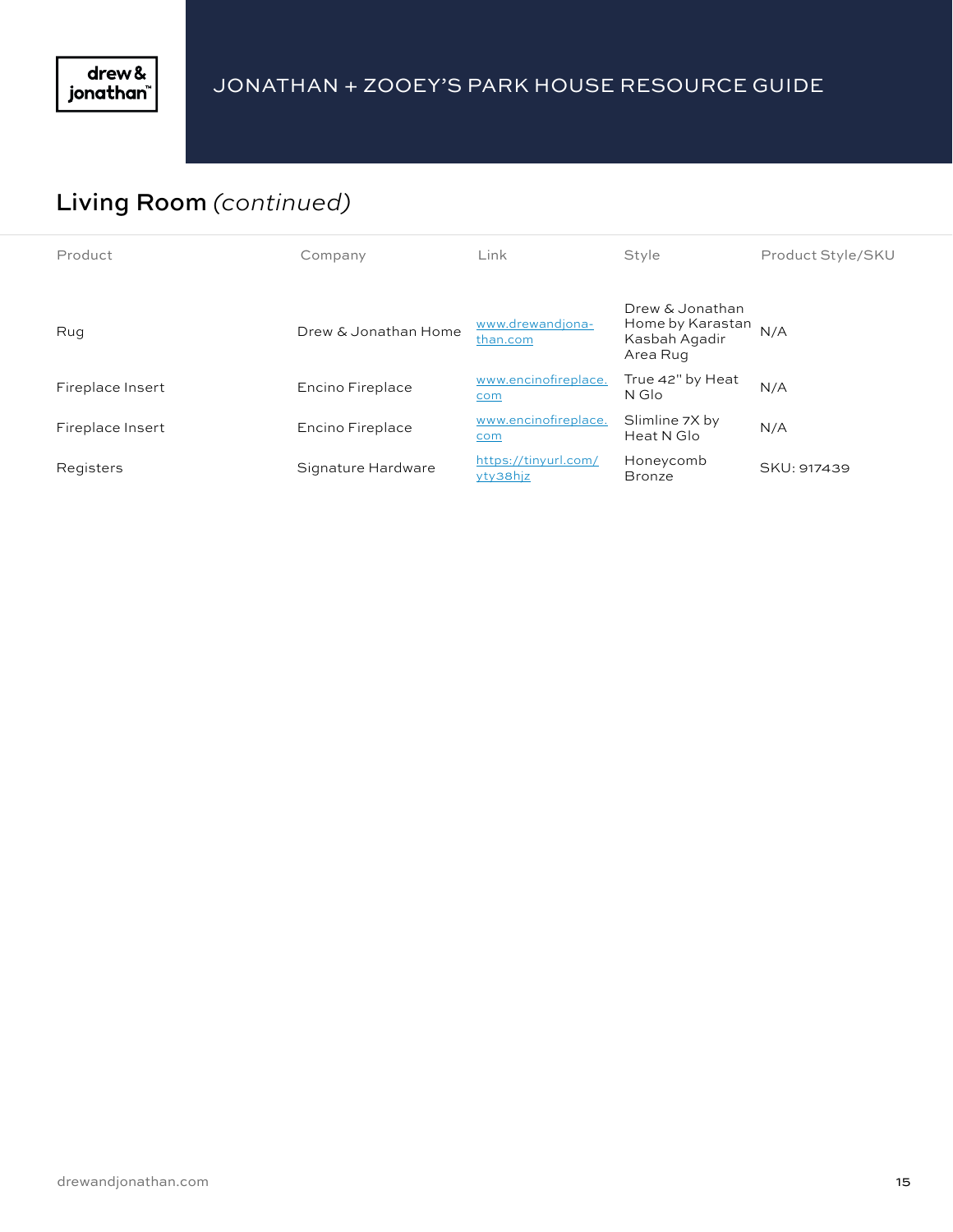

#### Solarium

| Product                                                       | Company          | Link                                                                                                           | Style                                                                                                    | Product Style/SKU        |
|---------------------------------------------------------------|------------------|----------------------------------------------------------------------------------------------------------------|----------------------------------------------------------------------------------------------------------|--------------------------|
|                                                               |                  |                                                                                                                |                                                                                                          |                          |
| Solarium                                                      | Global Solariums | globalsolariums.com                                                                                            | Global Solariums                                                                                         | N/A                      |
| Custom Windows                                                | Pella            | https://www.pella.<br>com/                                                                                     | Custom WIndows<br>& Doors through-<br>out                                                                | N/A                      |
| Floor Tile                                                    | TileBar          | https://www.tilebar.<br>com/art-geo-cement-<br>black-by-elizabeth-<br>sutton-8x8-matte-<br>porcelain-tile.html | Art Geo Cement<br>Deco Gray by Eliz-<br>abeth Sutton 8x8<br>Matte Porcelain<br>Tile - Black              | N/A                      |
| Border Tile                                                   | TileBar          | https://www.tilebar.<br>com                                                                                    | Art Geo Cement<br>Deco Gray by Eliz-<br>abeth Sutton 8x8<br>Matte Porcelain<br>Tile - Black and<br>White | N/A                      |
| Door Hardware                                                 | Emtek            | https://emtek.com/<br>mortise-knob-by-<br>knob-lever-by-lever/<br>octagon-mortise                              | "Octagon Motrise<br>in Matte Black"                                                                      | Octagon Tuscany<br>Lever |
| Door Hinges                                                   | Emtek            | https://emtek.com/<br>door-hinges/hd-ball-<br>412-14r-hinge-steel                                              | Heavy Duty Ball<br>Bearing, Plated<br>Steel                                                              | 94025                    |
| Lafayette Small Bracketed Lan-<br>tern                        | Circa Lighting   | https://tinyurl.<br>com/2p8wfcv4                                                                               | Lafayette Small<br><b>Bracketed Lan-</b><br>tern - French Rust                                           | NW2704                   |
| Lafayette Medium Bracketed<br>Sconce                          | Circa Lighting   | https://tinyurl.<br>com/2969x9fc                                                                               | French Rust                                                                                              | <b>NW2705</b>            |
| Lafayette Large Hanging Lantern Circa Lighting                |                  | https://www.cir-<br>calighting.com/<br>lafayette-large-hang-<br>ing-lantern-nw5704/                            | French Rust                                                                                              | <b>NW5704</b>            |
| Allegra Medium Chandelier                                     | Circa Lighting   | https://www.cir-<br>calighting.com/<br>allegra-medium-chan-<br>delier-rl5729/                                  | Aged Iron                                                                                                | <b>RL5729</b>            |
| "Reign Large Round Marble Din-<br>ing Table (Large)"          | CB <sub>2</sub>  | https://www.cb2.com/<br>reign-large-round-<br>marble-dining-table/<br>s250682                                  | "Marble and Dark<br>Bronze"                                                                              | SKU: 250682              |
| Pavilion Dining Chair with Sun-<br>brella® Cushion Model 6150 | CB <sub>2</sub>  | https://www.cb2.<br>com/furniture/din-<br>ing-chairs/1                                                         | Grey                                                                                                     | SKU: 168083              |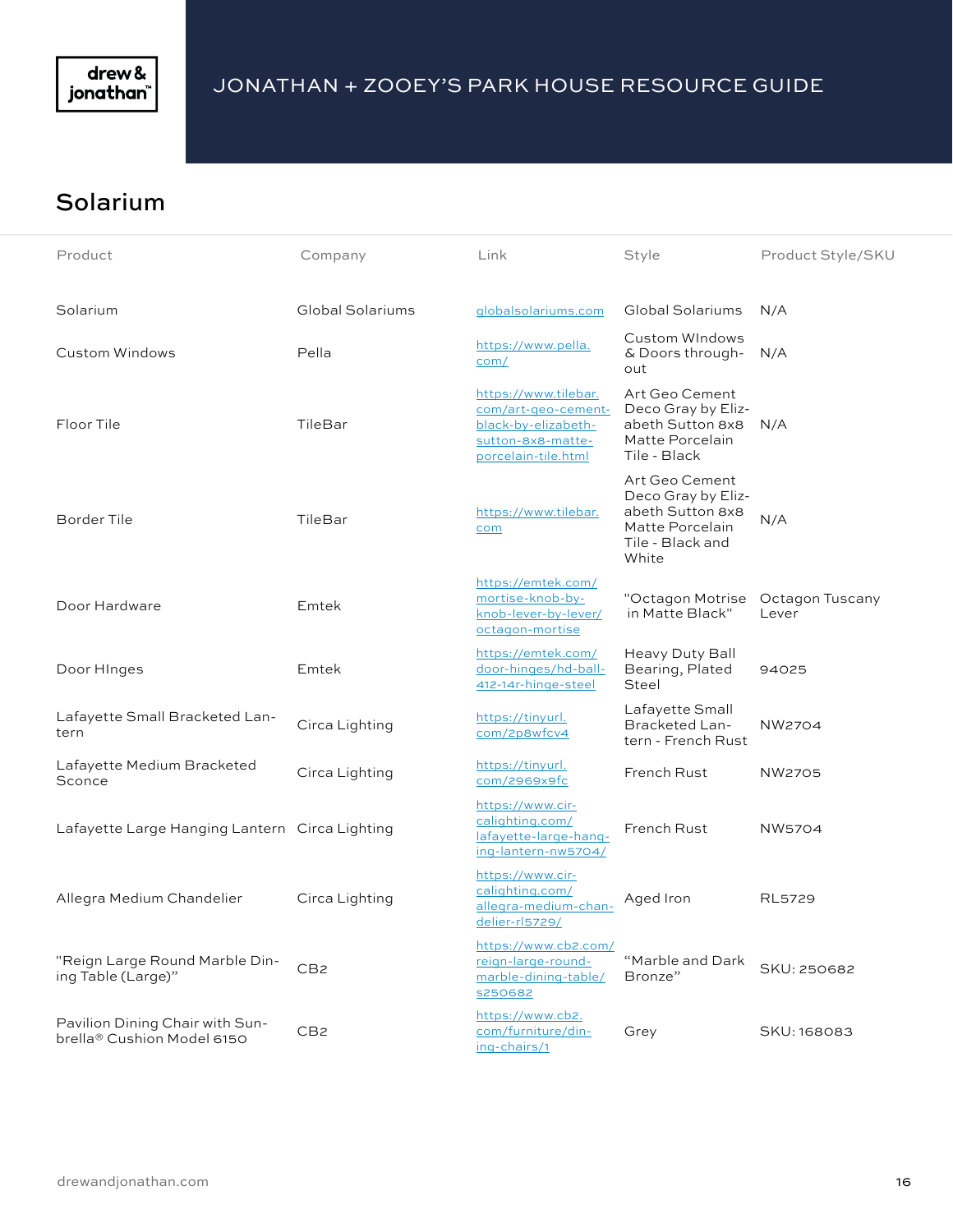

## Solarium *(continued)*

| Product                       | Company            | Link                             | Style                            | Product Style/SKU |
|-------------------------------|--------------------|----------------------------------|----------------------------------|-------------------|
|                               |                    |                                  |                                  |                   |
| Heatherfield Two-Cushion Sofa | Anthropologie      | https://tinyurl.<br>com/3wy6y2jm | Peony                            | SKU: 52501434     |
| "Hamburg Coffee Table"        | Joss & Main        | https://tinyurl.com/<br>mryms9jf | White Marble and<br><b>Brass</b> | N/A               |
| Registers                     | Signature Hardware | https://tinyurl.com/<br>yty38hjz | Honeycomb<br><b>Bronze</b>       | SKU: 917439       |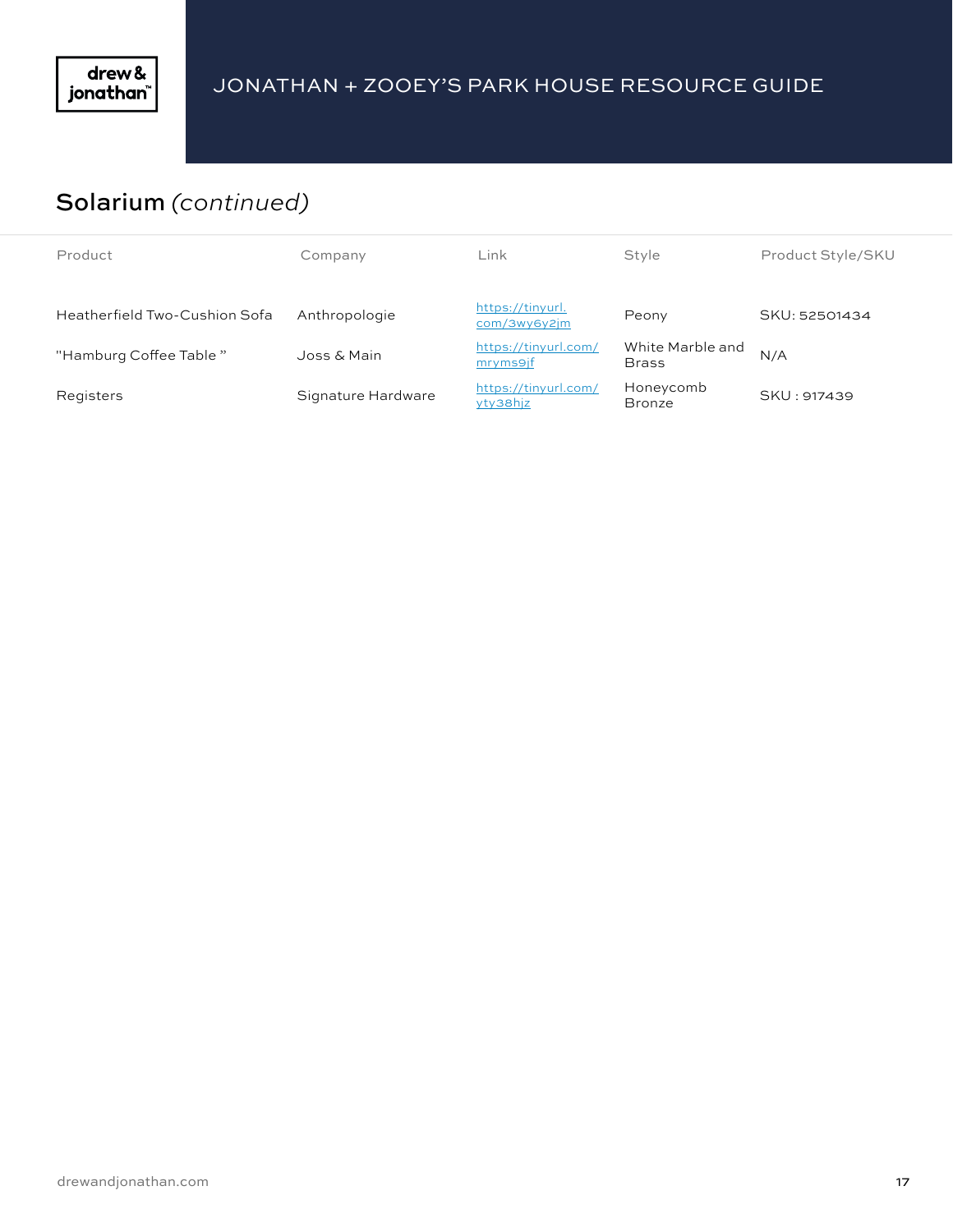

#### Main Bedroom

| Product                                                 | Company          | Link                                                                                                                                        | Style                                       | Product Style/SKU                 |
|---------------------------------------------------------|------------------|---------------------------------------------------------------------------------------------------------------------------------------------|---------------------------------------------|-----------------------------------|
| Paint Color                                             | Sherwin-Williams | https://www.sher-<br>win-williams.com/<br>homeowners/color/<br>find-and-explore-<br>colors/paint-colors-<br>by-family/SW7005-<br>pure-white | Sherwin-Williams<br>Pure White              | <b>SW 7005</b>                    |
| Crown Moulding                                          | Woodgrain        | https://www.wood-<br>grain.com/moulding/<br>cmd-cm-368drl/                                                                                  | Crown 368                                   | D-CM-368DRL                       |
| Base Moulding - paired with<br>Crown for Crown Build-up | Woodgrain        | https://www.wood-<br>grain.com/mould-<br>ing/522/                                                                                           | <b>Base 522</b>                             | 522                               |
| Chair Rail/Panel Mould                                  | Woodgrain        | https://www.wood-<br>grain.com/moulding/<br>cr7/                                                                                            | Chair Rail CR7                              | CR <sub>O7</sub>                  |
| S4S Board                                               | Woodgrain        | https://www.wood-<br>grain.com/mould-<br>inq/1x4/                                                                                           | 1X4 Board                                   | 1X4                               |
| Base Moulding                                           | Woodgrain        | https://www.wood-<br>grain.com/moulding/<br>b20/                                                                                            | Base B20                                    | <b>B020</b>                       |
| Casing                                                  | Woodgrain        | https://www.wood-<br>grain.com/moulding/<br>rbo3/                                                                                           | Casing RB03                                 | RB <sub>O3</sub>                  |
| Flat Jamb                                               | Woodgrain        | https://www.wood-<br>grain.com/moulding/<br>flat-jamb-658/                                                                                  | Flat Jamb 6-5/8"                            | $Flat$ Jamb 6-5/8"<br>X 97-11/16" |
| Primed 10-panel Interior Door -<br>Double Hip Panel     | Woodgrain        | https://www.wood-<br>grain.com/prod-<br>uct/158/                                                                                            | 10-panel Door                               | 158 Interior - DBH<br><b>PRM</b>  |
| Mahogany 10-panel Exterior Door<br>- Double Hip Panel   | Woodgrain        | https://www.wood-<br>grain.com/prod-<br>uct/158/                                                                                            | 10-panel Door                               | 158 Exterior                      |
| Parquet Flooring                                        | Oshkosh Designs  | https://oshkoshde-<br>signs.com/product/<br>bordeaux-wood-par-<br>quet/                                                                     | Bordeaux Parquet<br>pattern in White<br>Oak | <b>SKU156</b>                     |
| Chevron Flooring                                        | Oshkosh Designs  | https://oshkoshde-<br>signs.com/prod-<br>uct/chevron-par-<br>quet-wood-floor-<br>ing-138/                                                   | Chevron in White<br>Oak                     | <b>SKU138</b>                     |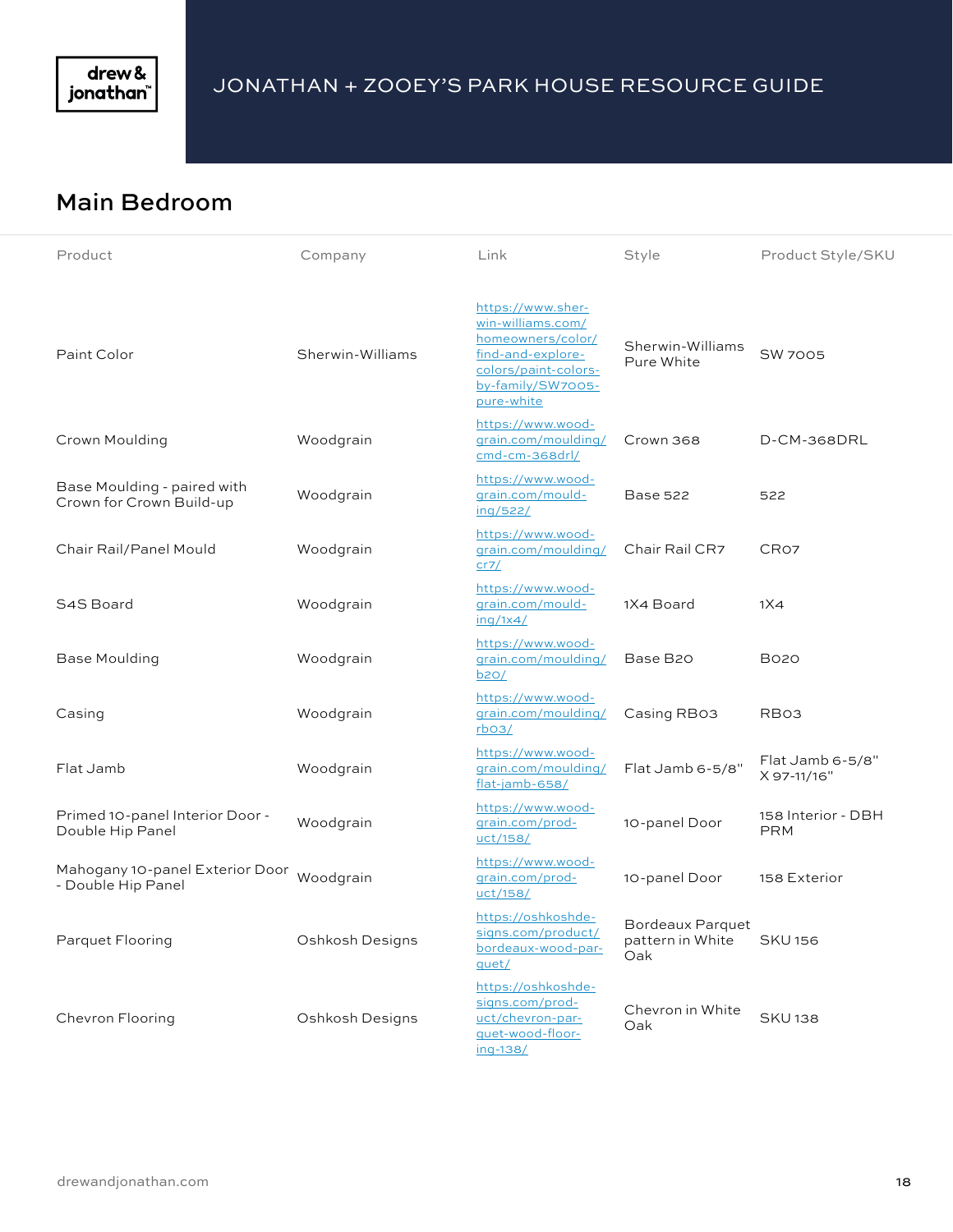# Main Bedroom *(continued)*

| Product                              | Company            | Link                                                                                                                                      | Style                                                             | Product Style/SKU                       |                 |
|--------------------------------------|--------------------|-------------------------------------------------------------------------------------------------------------------------------------------|-------------------------------------------------------------------|-----------------------------------------|-----------------|
| Registers                            | Signature Hardware | https://tinyurl.com/<br>yty38hjz                                                                                                          | Honeycom Bronze SKU: 917439                                       |                                         |                 |
| Markos Grande Flush Mount            | Circa Lighting     | https://www.cir-<br>calighting.com/<br>markos-grande-flush-<br>mount-ah4021/                                                              | <b>Natural Brass</b>                                              | AH4021                                  |                 |
| Barrett Mini Double Arm Bed<br>Light | Circa Lighting     | https://www.cir-<br>calighting.com/bar-<br>rett-mini-double-arm-<br>bed-light-rl2721/                                                     | <b>Natural Brass</b>                                              | RL2721                                  |                 |
| Rug                                  | Drew & Jonathan    | drewandjonathan.com                                                                                                                       | Drew & Jonathan<br>Home by Karastan<br>Kasbah Dervish<br>Area Rug | N/A                                     |                 |
| "Irving King Nail Head Bed"          | CB <sub>2</sub>    | https://www.cb2.com/<br>irving-nailhead-bed/<br>f24042                                                                                    | Walnut Veneer,<br>Navy Velvet Fabric                              |                                         | <b>SKU: 142</b> |
| "Lilita Inlay Nightstand"            |                    | https://www.anthro-<br>pologie.com/shop/<br>lalita-inlay-night-<br>stand?color=049&-<br>type=STANDARD&-<br>size=One%20<br>Size&quantity=1 | Anthropologie                                                     | Teal                                    | "SKU: 6         |
| "Marlow Pedestal Table"              |                    | https://fourhands.<br>com/product/IMAR-<br>48-BBS                                                                                         | Four Hands                                                        | <b>Brass</b>                            | $IMAR-48$       |
| <b>Barlow Chair</b>                  | Jayson Home        | https://www.jayson-<br>home.com/products/<br>barlow-chair                                                                                 | Fabric: Vista Brick<br>Wood Finish: Es-<br>presso                 | N/A                                     |                 |
| Roman Shade                          | Smith & Noble      | Smith & Noble                                                                                                                             | Flat Roman Shade                                                  | Color: 16103 (Mali-<br>bu Linen/ White) |                 |
| <b>Custom Built In Hardware</b>      | Signature Hardware | https://www.signa-<br>turehardware.com/<br>arles-knurled-brass-<br>cabinet-knob.html                                                      | Arles Knurled<br><b>Brass Cabinet</b><br>Knob in Matte<br>Black   | SKU: 947838                             |                 |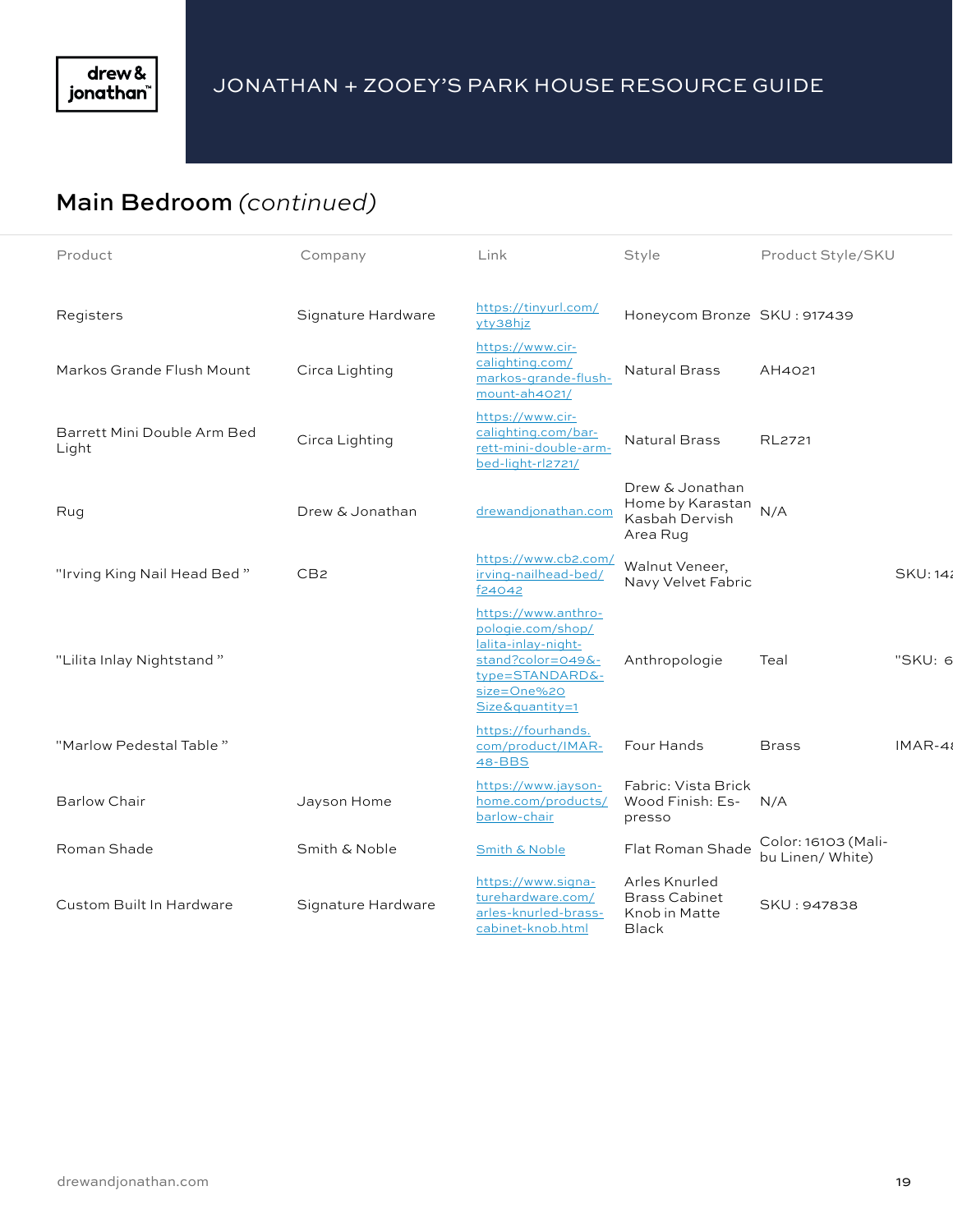

#### Bathroom

| Product                                                   | Company               | Link                                                                           | Style                                             | Product Style/SKU         |
|-----------------------------------------------------------|-----------------------|--------------------------------------------------------------------------------|---------------------------------------------------|---------------------------|
| Tile                                                      | TIleBar               | https://www.tilebar.<br>com/regis-nero-natu-<br>ral-stone-mosaic.html          | Regis Nero Water-<br>jet Mosaic Tile              | N/A                       |
| Tile                                                      | TIleBar               | https://www.tilebar.<br>com/asian-statuary-<br>6x12-marble-tile.html           | Asian Staturary<br>6x12 Polished<br>Marble Tile   | N/A                       |
| Tile                                                      | TIleBar               | https://www.tilebar.<br>com/nero-marquina-<br>12x24-honed-marble-<br>tile.html | Nero Marquina<br>12x24 Honed Mar- N/A<br>ble Tile |                           |
| Resawn Faux Wood Beam<br>20.5"W x 12.5"H                  | <b>Barron Designs</b> | https://www.bar-<br>rondesigns.com/<br>resawn-faux-wood-<br>beams/             | Antique Brown                                     | BBEBM205-<br>125144AQ30NN |
| Sconces                                                   | Corbett Lighting      | https://corbettlight-<br>ing.hvlgroup.com/<br>Product/271-13                   | Vintage Brass<br><b>Bronze</b>                    | 271-13                    |
| Chandelier                                                | Circa Lighting        | https://tinyurl.com/<br>ms54wm8n                                               | Gild/Brass                                        | ARN5306                   |
| Artifacts®floor-mount bath filler<br>trim with handshower | Kohler                | https://tinyurl.com/<br>yttj2f8k                                               | Vibrant Brushed<br><b>Brass</b>                   | K-T72790-9M-<br>2MB       |
| <b>Bathtub</b>                                            | Kohler                | https://tinyurl.com/<br>ys293cme                                               | Black/White                                       | K-21000-P5-0              |
| Artifacts <sup>™</sup> ball-and-claw feet                 | Kohler                | https://tinyurl.com/<br>ys293cme                                               | N/A                                               | K-204-P5                  |
| Showerhead                                                | Kohler                | https://tinyurl.<br>com/2p8w88bv                                               | Vibrant Brushed<br>Moderne Brass                  | K-72774-G-2MB             |
| Artifacts®Rite-Temp® valve trim<br>with lever handle      | Kohler                | https://tinyurl.<br>com/3s3epb3k                                               | Vibrant Brushed<br>Moderne Brass                  | K-TS72767-4-<br>2MB       |
| Shower Drain                                              | Kohler                | https://tinyurl.<br>com/3prctnyy                                               | Vibrant Brushed<br>Moderne Brass                  | "K-9135-2MB"              |
| Sink Spout                                                | Kohler                | https://tinyurl.<br>com/2p9ysjxv                                               | Vibrant Brushed<br>Moderne Brass                  | K-72759-2MB               |
| Sink Handles                                              | Kohler                | https://tinyurl.<br>com/4yvw6ser                                               | Vibrant Brushed<br>Moderne Brass                  | "K-98068-3-<br>2MB"       |
| Verticyl® RectangleUndermount<br>bathroom sink            | Kohler                | https://tinyurl.<br>com/436z9hty                                               | <b>Biscuit</b>                                    | K-2882-96                 |
| Sink Hole Cover                                           | Kohler                | https://tinyurl.com/<br>yfsj6yj9                                               | Vibrant Brushed<br>Moderne Brass                  | "K-8830-2MB"              |
| Decorative 24" towel bar                                  | Kohler                | https://tinyurl.com/<br>yc49fupr                                               | Vibrant Brushed<br>Moderne Brass                  | "K-26524-2MB"             |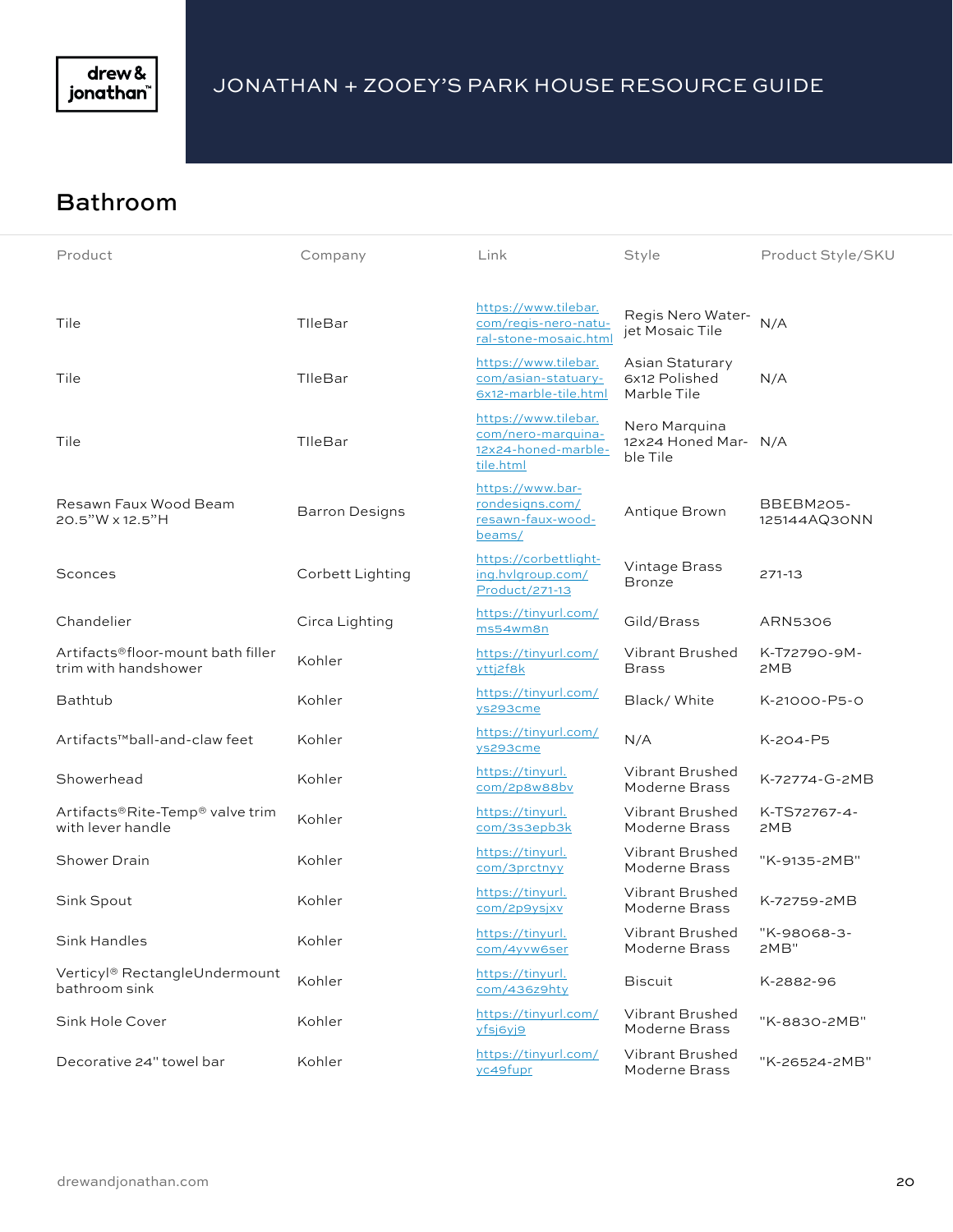## Bathroom *(continued)*

| Product                    | Company | Link                                                               | Style                            | Product Style/SKU |
|----------------------------|---------|--------------------------------------------------------------------|----------------------------------|-------------------|
| Artifacts®Double robe hook | Kohler  | https://tinyurl.com/<br><b>VC7S669C</b>                            | Vibrant Brushed<br>Moderne Brass | "K-72572-2MB"     |
| Artifacts®Towel ring       | Kohler  | https://tinyurl.com/<br>yc3rhcya                                   | Vibrant Brushed<br>Moderne Brass | K-72571-2MB       |
| Astoria Knob / Privacy     | Emtek   | https://emtek.<br>com/passage-pri-<br>vacy-knobs/asto-<br>ria-knob | "Matte Black"                    | N/A               |
| Hinges                     | Emtek   | https://emtek.com/<br>door-hinges/hd-ball-<br>412-14r-hinge-steel  | "Matte Black"                    | N/A               |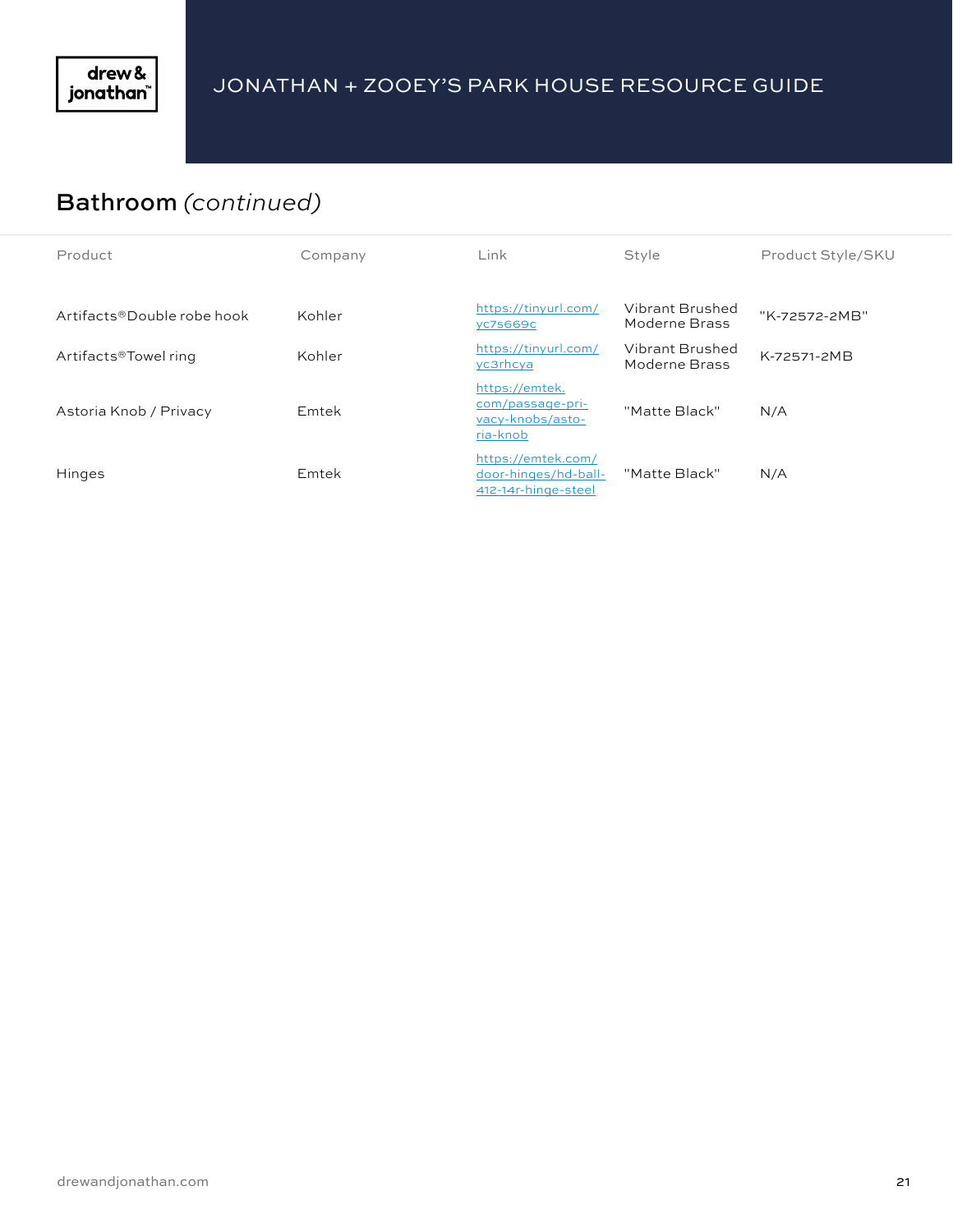#### Zooey's Craft Room & Suite

| Product                                                 | Company           | Link                                                                                                                                            | Style                             | Product Style/SKU                |
|---------------------------------------------------------|-------------------|-------------------------------------------------------------------------------------------------------------------------------------------------|-----------------------------------|----------------------------------|
| Wallpaper                                               | Milton & King     | https://www.milto-<br>nandking.com/prod-                                                                                                        | Kingdom Home<br>Cactus            | Color: Pink                      |
| Wallpaper Install                                       | Katie's Wallpaper | uct/cactus-wallpaper/<br>www.katieswallpaper.<br>ca                                                                                             | Katie's Wallpaper<br>Installation | N/A                              |
| Paint - Base & Casing                                   | Sherwin-Williams  | https://www.sher-<br>win-williams.com/<br>homeowners/color/<br>find-and-explore-<br>colors/paint-colors-<br>by-family/SW6258-tri-<br>corn-black | "Tricorn Black"                   | SW 6258                          |
| Paint - Trim                                            | Sherwin-Williams  | https://www.sher-<br>win-williams.com/<br>homeowners/color/<br>find-and-explore-<br>colors/paint-colors-<br>by-family/SW7010-<br>white-duck     | White Duck                        | <b>SW 7010</b>                   |
| Crown Moulding                                          | Woodgrain         | https://www.wood-<br>grain.com/moulding/<br>cmd-cm-368drl/                                                                                      | Crown 368                         | D-CM-368DRL                      |
| Base Moulding - paired with<br>Crown for Crown Build-up | Woodgrain         | https://www.wood-<br>grain.com/mould-<br>ing/522/                                                                                               | <b>Base 522</b>                   | 522                              |
| Chair Rail/Panel Mould                                  | Woodgrain         | https://www.wood-<br>grain.com/moulding/<br>cr7/                                                                                                | Chair Rail CR7                    | CR <sub>O7</sub>                 |
| S4S Board                                               | Woodgrain         | https://www.wood-<br>grain.com/mould-<br>$\frac{\ln q}{1 \times 4}$                                                                             | 1X4 Board                         | 1X4                              |
| <b>Base Moulding</b>                                    | Woodgrain         | https://www.wood-<br>grain.com/moulding/<br>b20/                                                                                                | Base B20                          | <b>B020</b>                      |
| Casing                                                  | Woodgrain         | https://www.wood-<br>grain.com/moulding/<br>rbo3/                                                                                               | Casing RB03                       | RB <sub>O3</sub>                 |
| Flat Jamb                                               | Woodgrain         | https://www.wood-<br>grain.com/moulding/<br>flat-jamb-658/                                                                                      | Flat Jamb 6-5/8"                  | Flat Jamb 6-5/8"<br>X 97-11/16"  |
| Primed 10-panel Interior Door -<br>Double Hip Panel     | Woodgrain         | https://www.wood-<br>grain.com/prod-<br>uct/158/                                                                                                | 10-panel Door                     | 158 Interior - DBH<br><b>PRM</b> |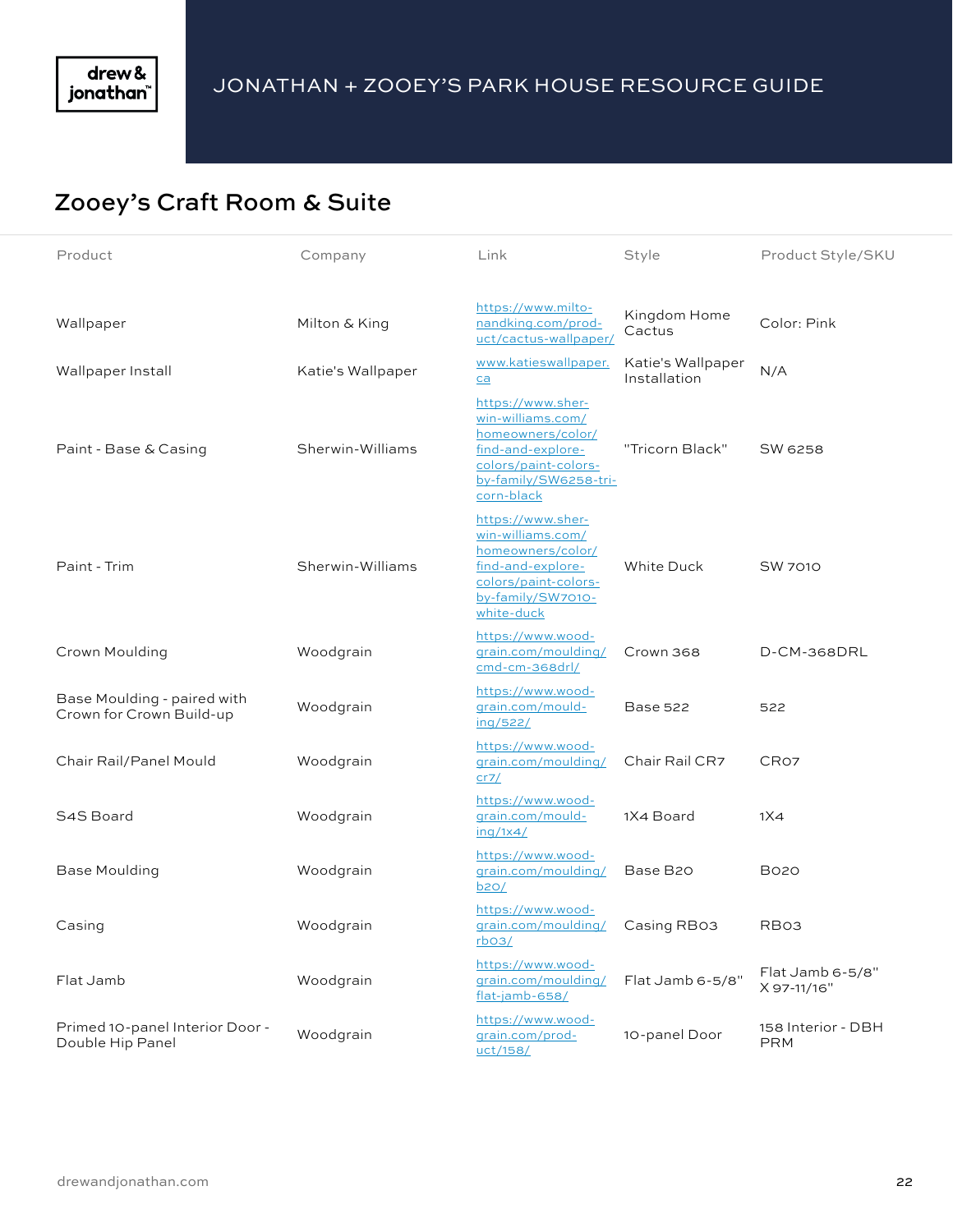# Zooey's Craft Room & Suite *(continued)*

| Product                                                         | Company            | Link                                                                                                                                     | Style                                              | Product Style/SKU |
|-----------------------------------------------------------------|--------------------|------------------------------------------------------------------------------------------------------------------------------------------|----------------------------------------------------|-------------------|
| Mahogany 10-panel Exterior Door Woodgrain<br>- Double Hip Panel |                    | https://www.wood-<br>grain.com/prod-<br>uct/158/                                                                                         | 10-panel Door                                      | 158 Exterior      |
| Parquet Flooring                                                | Oshkosh Designs    | https://oshkoshde-<br>signs.com/product/<br>bordeaux-wood-par-<br>quet/                                                                  | <b>Bordeaux Parquet</b><br>pattern in White<br>Oak | <b>SKU156</b>     |
| Chevron Flooring                                                | Oshkosh Designs    | https://oshkoshde-<br>signs.com/prod-<br>uct/chevron-par-<br>quet-wood-floor-<br>ing-138/                                                | Chevron in White<br>Oak                            | <b>SKU138</b>     |
| Built Ins                                                       | Marvel             | https://marvelcabine-<br>try.com/                                                                                                        | Custom Built Ins                                   | N/A               |
| Chandeleir                                                      | Circa Lighting     | https://www.cir-<br>calighting.com/<br>iberia-large-chande-<br>lier-jn5075/                                                              | Iberia Large Chan-<br>delier                       | <b>SKU: N5075</b> |
| Registers                                                       | Signature Hardware | https://tinyurl.com/<br>yty38hjz                                                                                                         | Honeycomb<br><b>Bronze</b>                         | SKU: 917439       |
| Chandeleir                                                      | Circa Lighting     | https://www.cir-<br>calighting.com/man-<br>deville-linear-chande-<br>lier-jn5070/                                                        | Mandeville Linear<br>Chandelier                    | Item: JN5070      |
| Sconce                                                          | Circa Lighting     | https://www.cir-<br>calighting.com/<br>mandeville-sconce-<br>jn2070/                                                                     | Visual Com-<br>fort Mandeville<br>Sconce           | Item: JN2070      |
| Sliding Door Track System                                       | <b>KN Crowder</b>  | https://www.kn-<br>crowder.com/sliding-<br>door/type-ccw.php                                                                             | Catch 'N' Close<br>Pocket Door Kit                 | CC-75W-EXH8       |
| Sliding Door Track System                                       | <b>KN Crowder</b>  | "https://www.kn-<br>crowder.com/sliding-<br>door/type-ccw.php<br>https://www.kn-<br>crowder.com/sliding-<br>door/CPD-Joiner-kit.<br>php" | Catch 'N' Close<br>Pocket Door Kit                 | CC-1W-EXH8        |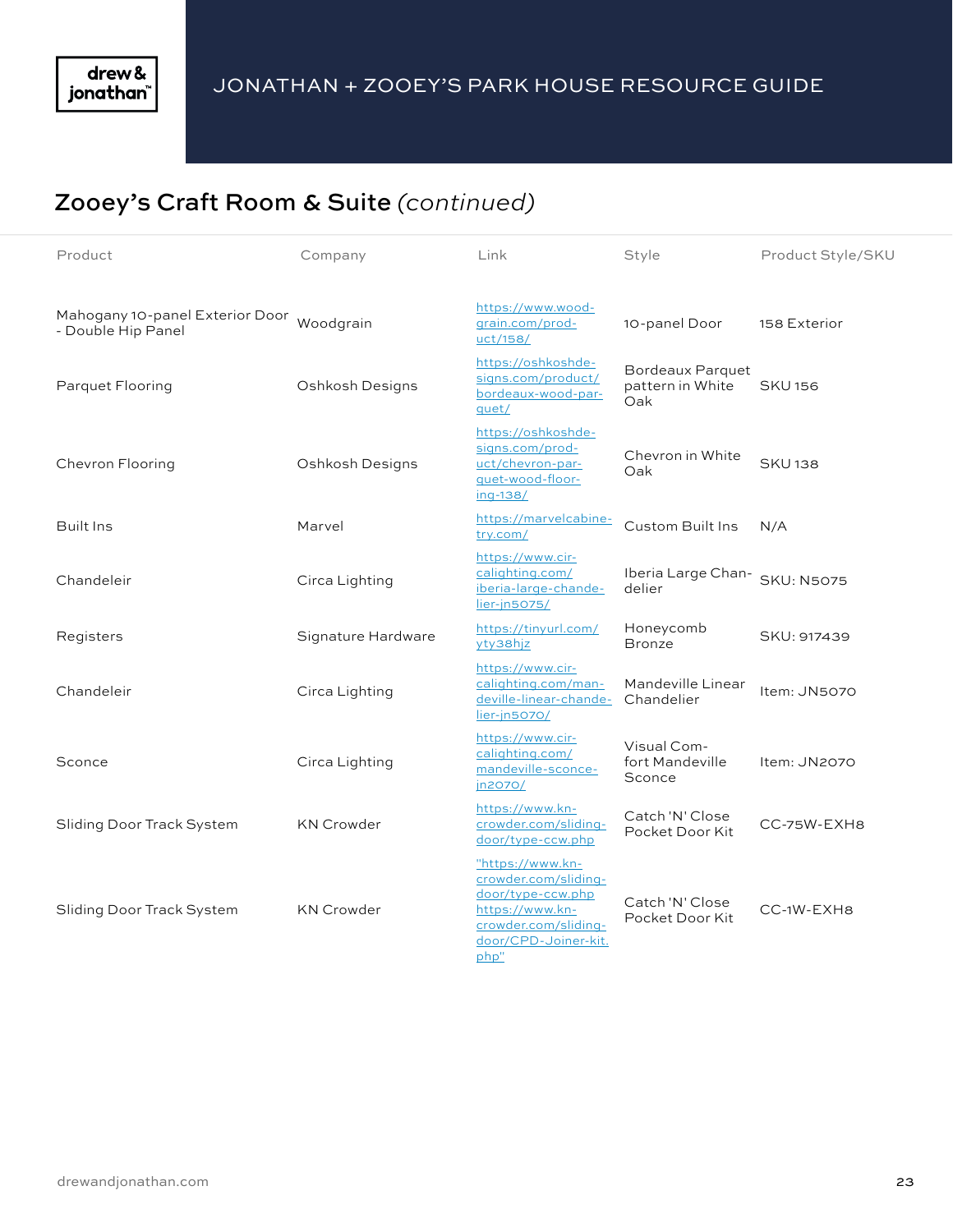# Zooey's Craft Room & Suite *(continued)*

| Product                     | Company           | Link                                                                                                                                     | Style                                                            | Product Style/SKU                                             |
|-----------------------------|-------------------|------------------------------------------------------------------------------------------------------------------------------------------|------------------------------------------------------------------|---------------------------------------------------------------|
| Sliding Door Track System   | <b>KN Crowder</b> | "https://www.kn-<br>crowder.com/sliding-<br>door/type-ccw.php<br>https://www.kn-<br>crowder.com/sliding-<br>door/CPD-Joiner-kit.<br>php" | Catch 'N' Close<br>Pocket Door Kit                               | $CC-75W-EX-$<br>W <sub>4</sub> H <sub>8</sub>                 |
| Sliding Door Track System   | <b>KN Crowder</b> | https://www.kn-<br>crowder.com/sliding-<br>door/cft201.php                                                                               | Catch 'N' Close<br>Flat Track System                             | CFT-201-CC1-BP                                                |
| Sliding Door Track System   | <b>KN Crowder</b> | https://www.kn-<br>crowder.com/sliding-<br>door/type-ccw.php                                                                             | Catch 'N' Close<br>Pocket Door Kit                               | $CC-75W$                                                      |
| Sliding Door Lock and Pulls | <b>KN Crowder</b> | http://www.kncrowder.<br>com/doorlocks-pulls/<br>product?p=NTIO                                                                          | Privacy Lockset                                                  | $C-80L-ETX622$                                                |
| Sliding Door Lock and Pulls | <b>KN Crowder</b> | http://www.kncrowder.<br>com/doorlocks-pulls/<br>product?p=NTI3                                                                          | Flush Pull Set                                                   | $C-2180X622$                                                  |
| Rug                         | Drew & Jonathan   | www.drewandjona-<br>than.com                                                                                                             | Drew & Jonathan<br>Home by Karastan<br>Kasbah Massif<br>Area Rug | N/A                                                           |
| Chairs                      | Anthropologie     | https://tinyurl.com/<br>mv2sc2z5                                                                                                         | Anthropologie<br>Elowen Dining<br>Chair                          | Valencia Velvet in<br>Primrose, Metal in<br><b>Brass Legs</b> |

#### ZOOEY'S BATHROOM

| Custom Vanity | Marvel  | https://marvelcabine-<br>try.com/                                                 | N/A     | N/A |
|---------------|---------|-----------------------------------------------------------------------------------|---------|-----|
| Custom Slab   | Laminam | www.laminam.com                                                                   | N/A     | N/A |
| Tile          | TileBar | https://www.tilebar.<br>com/kinetic-satel-<br>lite-pattern-mar-<br>ble-tiles.html | "Tiles" | N/A |
| Tile          | TileBar | https://www.tilebar.<br>com/snow-white-10-<br>honed-marble-hexa-<br>gon-tile.html | "Tiles" | N/A |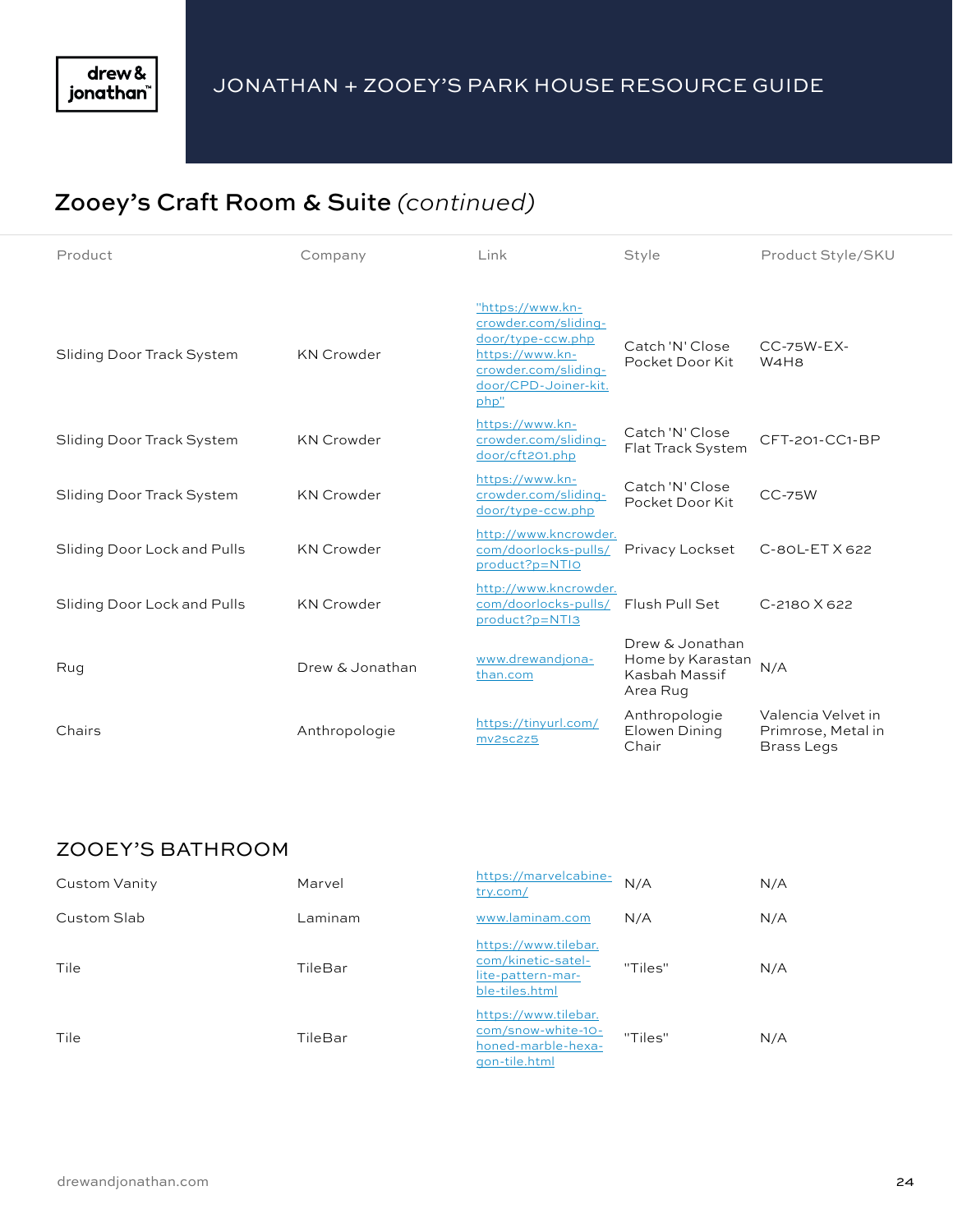# Zooey's Craft Room & Suite *(continued)*

| Product                                                               | Company        | Link                                                                           | Style                                        | Product Style/SKU |
|-----------------------------------------------------------------------|----------------|--------------------------------------------------------------------------------|----------------------------------------------|-------------------|
| <b>ZOOEY'S BATHROOM</b>                                               |                |                                                                                |                                              |                   |
| Chandeleir                                                            | Circa Lighting | https://www.cir-<br>calighting.com/<br>iberia-large-chande-<br>lier-jn5075/    | Iberia Large<br>Chandelier                   | <b>N5075</b>      |
| Keaton Bouquet Flush Mount                                            | Circa Lighting | https://www.cir-<br>calighting.com/kea-<br>ton-bouquet-flush-<br>mount-ks4311/ | Keaton Bouquet<br>Flush Mount                | KS4311            |
| Artifacts®single-handle bar<br>sink faucet                            | Kohler         | https://tinyurl.<br>com/5hbcj27k                                               | Vibrant Brushed<br>Moderne Brass             | K-99264-2MB       |
| Prairie Flowers <sup>™</sup> Caxton® Oval<br>undermount bathroom sink | Kohler         | https://tinyurl.<br>com/4e6prz4r                                               | N/A                                          | K-14218-WF-96     |
| "Sink hole cover"                                                     | Kohler         | https://tinyurl.com/<br>yfsj6yj9                                               | Vibrant Brushed<br>Moderne Brass             | K-8830-2MB        |
| Artifacts <sup>®</sup> Double robe hook                               | Kohler         | https://tinyurl.com/<br>yc7s669c                                               | Vibrant Brushed<br>Moderne Brass             | "K-72572-2MB"     |
| Artifacts®Towel ring                                                  | Kohler         | https://tinyurl.com/<br>yc3rhcya                                               | Vibrant Brushed<br>Moderne Brass             | "K-72571-2MB"     |
| Astoria Knob                                                          | Emtek          | https://emtek.<br>com/passage-pri-<br>vacy-knobs/asto-<br>ria-knob             | N/A                                          | Clear Crystal     |
| Hinges                                                                | Emtek          | https://emtek.com/<br>door-hinges/hd-ball-<br>412-14r-hinge-steel              | Heavy Duty Ball<br>Bearing, Plated<br>Steel" | N/A               |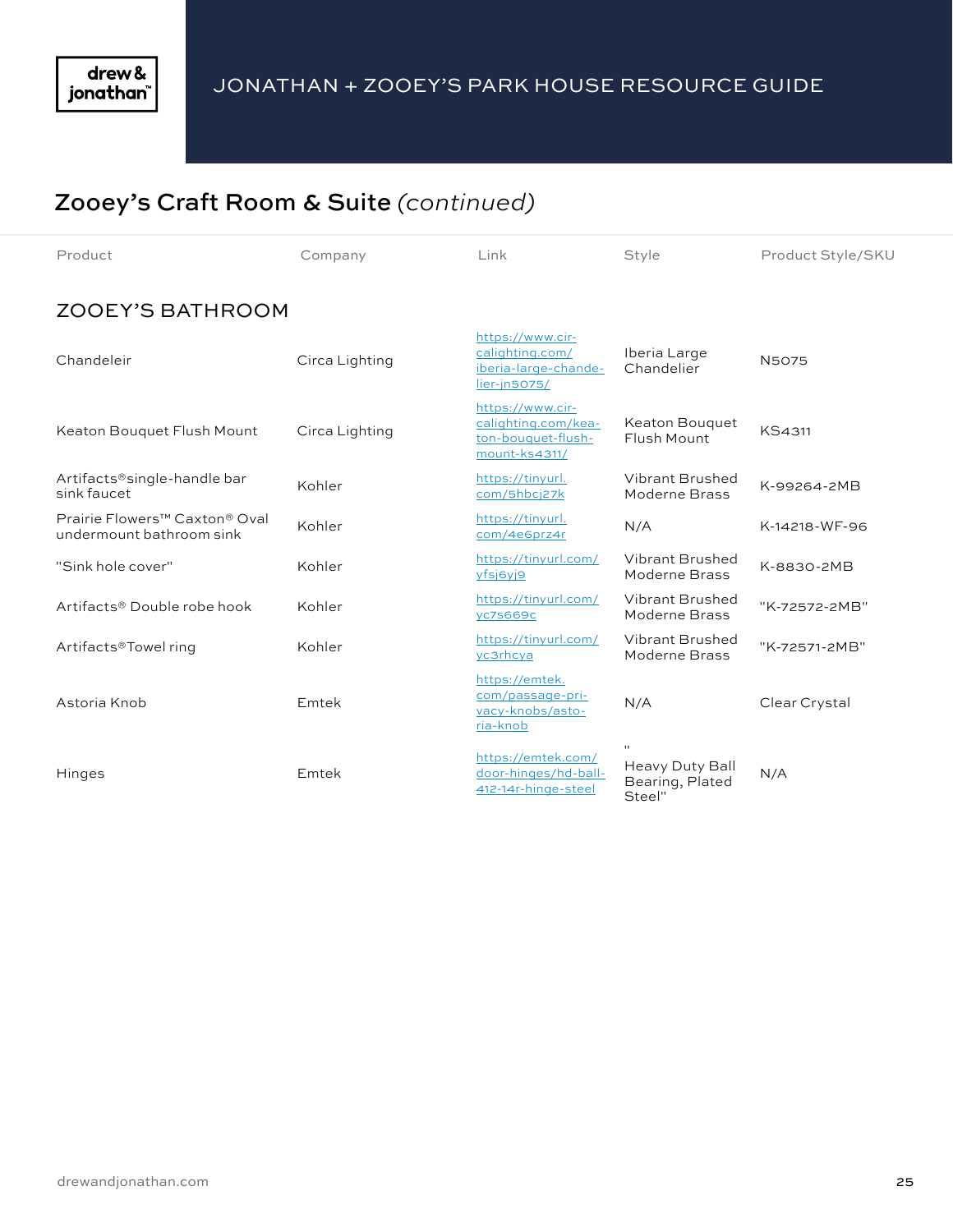

#### Game Room

| Product                                                 | Company          | Link                                                                                                                                    | Style                                       | Product Style/SKU                |
|---------------------------------------------------------|------------------|-----------------------------------------------------------------------------------------------------------------------------------------|---------------------------------------------|----------------------------------|
| Paint Color                                             | Sherwin-Williams | https://www.sher-<br>win-williams.com/<br>homeowners/<br>color/find-and-ex-<br>plore-colors/paint-<br>colors-by-family/<br>SW6244-naval | Naval                                       | SW 6244                          |
| Crown Moulding                                          | Woodgrain        | https://www.wood-<br>grain.com/moulding/<br>cmd-cm-368drl/                                                                              | Crown 368                                   | D-CM-368DRL                      |
| Base Moulding - paired with<br>Crown for Crown Build-up | Woodgrain        | https://www.wood-<br>grain.com/mould-<br>ing/522/                                                                                       | <b>Base 522</b>                             | 522                              |
| Chair Rail/Panel Mould                                  | Woodgrain        | https://www.wood-<br>grain.com/moulding/<br>cr7/                                                                                        | Chair Rail CR7                              | CR <sub>O7</sub>                 |
| S4S Board                                               | Woodgrain        | https://www.wood-<br>grain.com/mould-<br>inq/1x4/                                                                                       | 1X4 Board                                   | 1X4                              |
| Base Moulding                                           | Woodgrain        | https://www.wood-<br>grain.com/moulding/<br>b2O/                                                                                        | Base B20                                    | <b>BO20</b>                      |
| Casing                                                  | Woodgrain        | https://www.wood-<br>grain.com/moulding/<br>rbo <sub>3</sub>                                                                            | Casing RB03                                 | RB <sub>O3</sub>                 |
| Flat Jamb                                               | Woodgrain        | https://www.wood-<br>qrain.com/moulding/<br>flat-jamb-658/                                                                              | Flat Jamb 6-5/8"                            | Flat Jamb 6-5/8"<br>X 97-11/16"  |
| Primed 10-panel Interior Door -<br>Double Hip Panel     | Woodgrain        | https://www.wood-<br>qrain.com/prod-<br>uct/158/                                                                                        | 10-panel Door                               | 158 Interior - DBH<br><b>PRM</b> |
| Mahogany 10-panel Exterior Door<br>- Double Hip Panel   | Woodgrain        | https://www.wood-<br>grain.com/prod-<br>uct/158/                                                                                        | 10-panel Door                               | 158 Exterior                     |
| Parquet Flooring                                        | Oshkosh Designs  | https://oshkoshde-<br>signs.com/product/<br>bordeaux-wood-par-<br>quet/                                                                 | Bordeaux Parquet<br>pattern in White<br>Oak | <b>SKU156</b>                    |
| Chevron Flooring                                        | Oshkosh Designs  | https://oshkoshde-<br>signs.com/prod-<br>uct/chevron-par-<br>quet-wood-floor-<br>ing-138/                                               | Chevron in White<br>Oak                     | <b>SKU138</b>                    |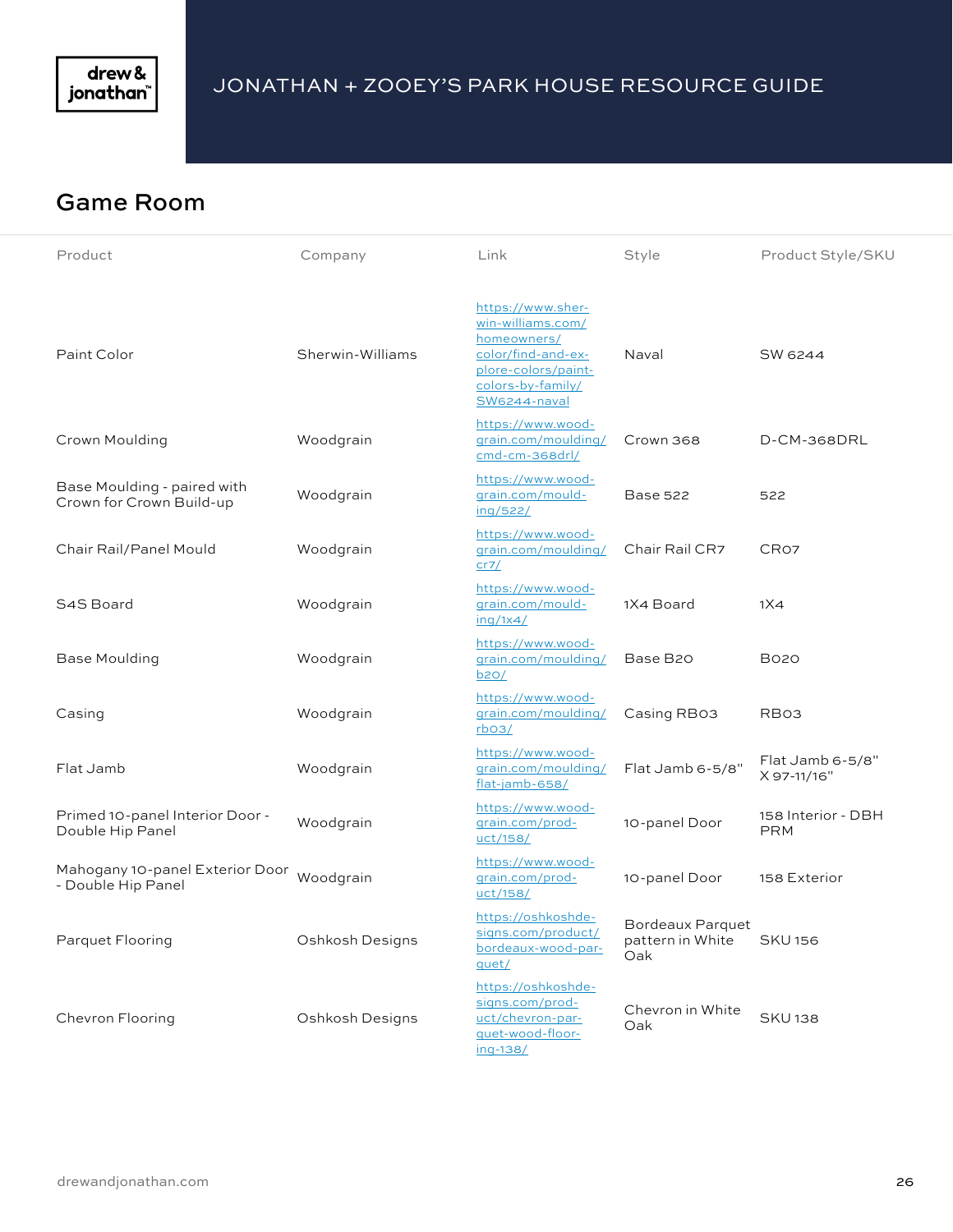## Game Room *(continued)*

| Product                                                                 | Company                                              | Link                                                                                                                                                                   | Style                             | Product Style/SKU |
|-------------------------------------------------------------------------|------------------------------------------------------|------------------------------------------------------------------------------------------------------------------------------------------------------------------------|-----------------------------------|-------------------|
| Registers                                                               | Signature Hardware                                   | https://tinyurl.com/<br>yty38hjz                                                                                                                                       | Honeycomb<br><b>Bronze</b>        | SKU: 917439       |
| Chandelier                                                              | Circa Lighting                                       | https://www.cir-<br>calighting.com/<br>helios-wide-pen-<br>dant-ap1084/                                                                                                | Helios Wide<br>Pendant            | Item: AP1084      |
| Custom Cabinetry                                                        | Marvel                                               | https://marvelcabine-<br>try.com/                                                                                                                                      | <b>Custom Cabinets</b>            | N/A               |
| Custom Cabinetry Paint Color                                            | Sherwin-Williams                                     | https://www.sher-<br>win-williams.com/<br>webapp/wcs/stores/<br>servlet/homeowners/<br>color/find-and-ex-<br>plore-colors/paint-<br>colors-by-family/<br>SW6216-jasper | Sherwin-Williams<br>Jasper        | SW 6216           |
| Custom Built In Hardware - Knobs Signature Hardware                     |                                                      | https://www.signa-<br>turehardware.com/<br>andrex-knurled-cabi-<br>net-knob.html                                                                                       | Andrex Knurled<br>Cabinet Knob    | SKU: 951338       |
| Custom Built In Hardware - Pulls                                        | Signature Hardware                                   | https://www.signa-<br>turehardware.com/<br>andrex-knurled-cabi-<br>net-pull.html                                                                                       | Andrex Knurled<br>Cabinet Pull    | SKU: 951340       |
| <b>Custom Countertop</b>                                                | Laminam                                              | https://www.lami-<br>nam.com/en/prod-<br>uct/pietra-di-sa-<br>voia-grigia-bocciar-<br>data/                                                                            | Laminam Pietra<br>Di Savoia       | N/A               |
| Countertop Distributer                                                  | Ollin Stone                                          | https://ollinstone.<br>com/                                                                                                                                            | Stone & Slab<br>Distribution      | N/A               |
| Backsplash Wallpaper                                                    | A Street Prints                                      | https://tinyurl.<br>com/27w5t5cn                                                                                                                                       | "Filippa Navy<br>Tulip Wallpaper" | SKU: 2999-44106   |
| Wallpaper Install                                                       | Katie's Wallpaper                                    | www.katieswallpaper.<br>ca                                                                                                                                             | Katie's Wallpaper<br>Installation | N/A               |
| Games                                                                   | Whack-a-Mole, Mrs.<br>Pacman, Zoltar, and<br>Pinball | N/A                                                                                                                                                                    | N/A                               | N/A               |
| Bristol Roll Arm Sofa                                                   | CB <sub>2</sub>                                      | CB2                                                                                                                                                                    | N/A                               | SKU: 180810       |
| Striped Hexagonal Bone Inlay<br>Side Table in Black with Metal<br>Stand | Elephanta Exports                                    | https://elephantaex-<br>ports.com                                                                                                                                      | N/A                               | N/A               |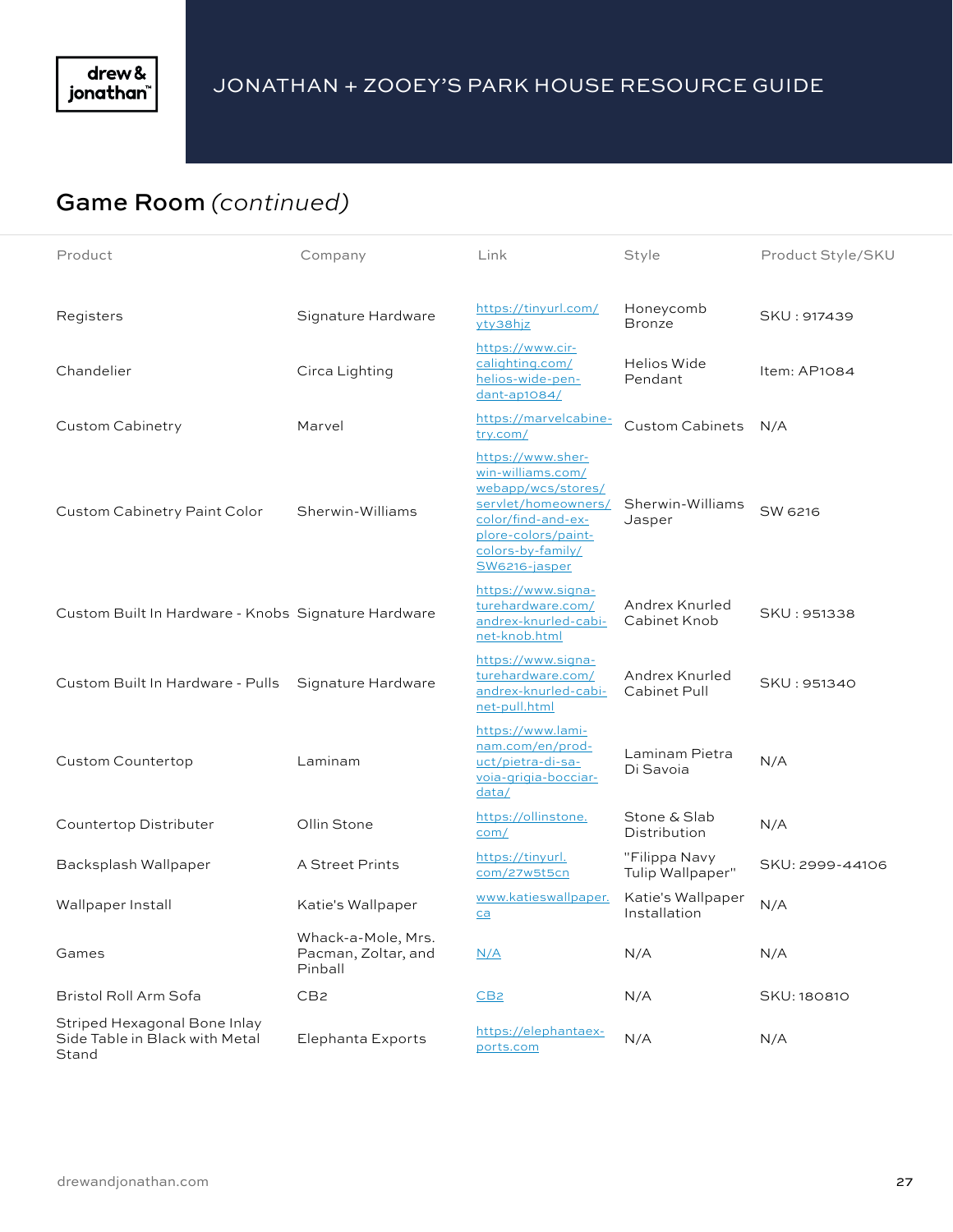

#### Pool Area

| Product                       | Company                          | Link                                                                                                                                                         | Style                                                          | Product Style/SKU                   |
|-------------------------------|----------------------------------|--------------------------------------------------------------------------------------------------------------------------------------------------------------|----------------------------------------------------------------|-------------------------------------|
| Outdoor Kitchen Floor         | <b>ARTO</b>                      | https://www.<br>arto.com/shape/<br>Arabesque-Pat-<br>tern-14?key-<br>words=Artillo%20<br>Arabesque%20Pat-<br>tern%20                                         | Arabesque<br>Pattern <sub>13</sub>                             | Early Gray Lime-<br>stone           |
| Tile                          | <b>ARTO</b>                      | https://www.arto.<br>com/product/74335                                                                                                                       | 3x3 Artillo<br>Charley Brown                                   | 3x3 Artillo Charley<br><b>Brown</b> |
| Outdoor Kitchen Floor         | <b>ARTO</b>                      | https://www.<br>arto.com/shape/<br>Arabesque-Pat-<br>tern-14?key-<br>words=Artillo%20<br>Arabesque%20Pat-<br>tern%20                                         | Arabesque<br>Pattern <sub>13</sub>                             | Early Gray Lime-<br>stone           |
| <b>Hand Painted Pool Tile</b> | National Pool Tile               | https://www.nptpool.<br>com/                                                                                                                                 | <b>Hand Painted</b><br>Latin Accents<br>Swimming Pool<br>Tile  | Tile Size 3.75 by<br>3.75           |
| Outdoor Custom Kitchen        | Brown Jordan Outdoor<br>Kitchens | brownjordanoutdoork-<br>itchens.com                                                                                                                          | N/A                                                            | N/A                                 |
| Outdoor Kitchen Backsplash    | TileBar                          | https://www.tilebar.<br>com/alesso-deco-<br>marla-8x8-matte-por- Matte Porcelain<br>celain-tile.html                                                         | Tilebar Alesso<br>Deco Marla 8x8<br>Tile                       | Deca Marla Multi-<br>color          |
| Built In Grill                | American Made Grills             | https://american-<br>madegrills.com/col-<br>lections/built-in-grills/<br>products/encore-54-<br>hybrid-grill                                                 | Encore - 54"<br>Hybrid Grill                                   | <b>Stainless Steel</b>              |
| Outdoor Oven                  | Summerset                        | https://summerset-<br>grills.com/collections/<br>outdoor-ovens/prod-<br>ucts/outdoor-oven-<br>built-in                                                       | "Outdoor Oven<br>(Built-in)"                                   | <b>Stainless Steel</b>              |
| Outdoor 2-Drawer Refrigerator | Summerset                        | https://summerset-<br>grills.com/collec-<br>tions/cold-storage/<br>products/summer-<br>set-24-5-3c-de-<br>luxe-outdoor-rat-<br>ed-2-drawer-refrig-<br>erator | 24" 5.3c Deluxe<br>Outdoor Rated<br>2-Drawer Refrig-<br>erator | <b>Stainless Steel</b>              |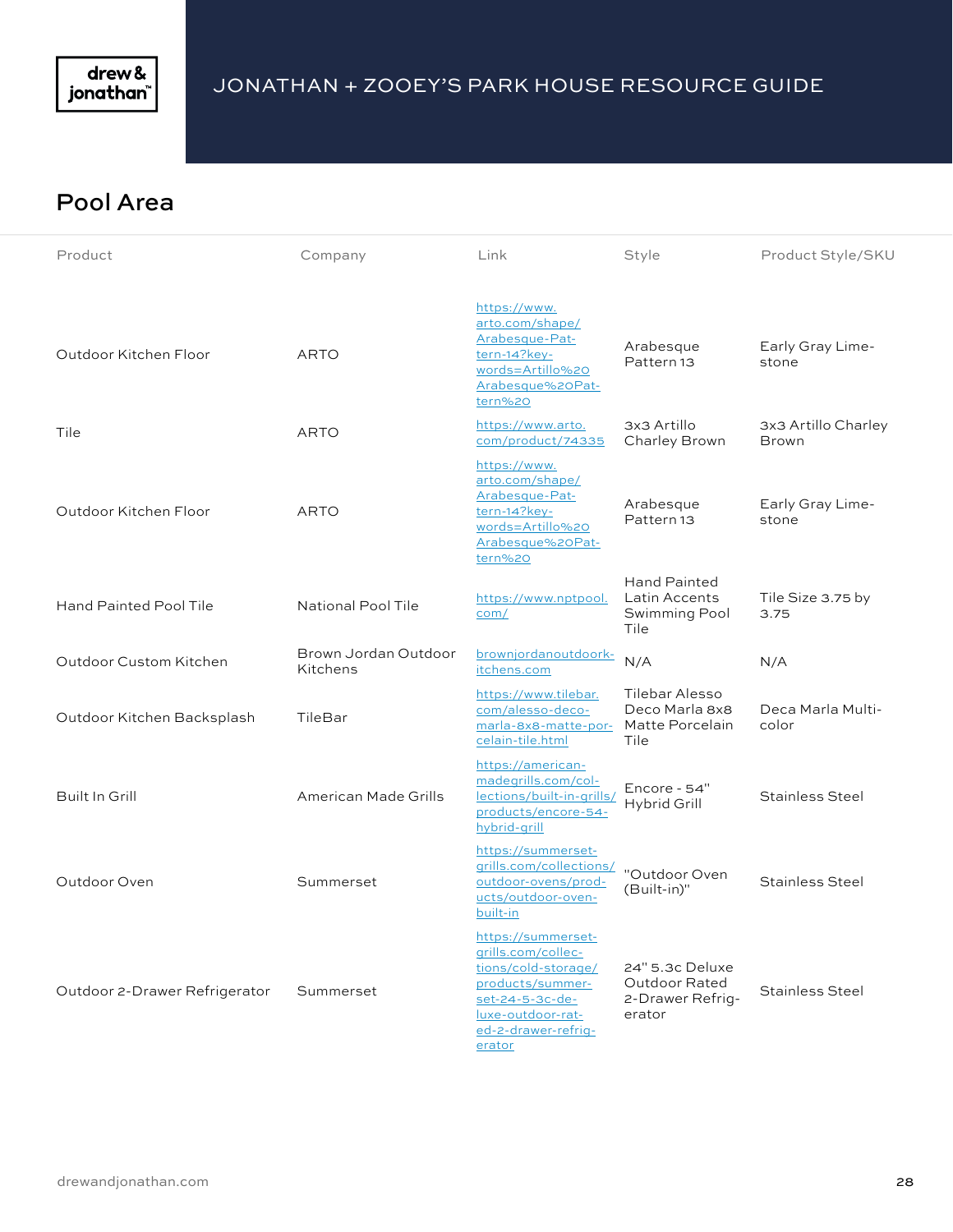

# Pool Area *(continued)*

| Product                                                   | Company         | Link                                                                                                       | Style                            | Product Style/SKU      |
|-----------------------------------------------------------|-----------------|------------------------------------------------------------------------------------------------------------|----------------------------------|------------------------|
| Outdoor Wine Cooler                                       | Summerset       | https://summer-<br>setgrills.com/<br>products/24-5-3c-<br>deluxe-outdoor-rated- Wine Cooler<br>wine-cooler | 24" 5.3c Deluxe<br>Outdoor Rated | <b>Stainless Steel</b> |
| Outdoor Large Built in Ice Chest Summerset                |                 | https://summerset-<br>grills.com/collections/<br>cold-storage/prod-<br>ucts/large-built-in-<br>ice-chest   | 28" 2.7C Drop-In<br>Cooler       | Stainless Steel        |
| Tropez Black and White Stripe<br>Sofa                     | CB <sub>2</sub> | https://www.cb2.com/<br>tropez-black-and-<br>white-stripe-outdoor-<br>sofa/s151154                         | <b>Black and White</b>           | SKU: 151154            |
| Filaki Outdoor Lounger with Black CB2<br>and White Stripe |                 | https://www.cb2.com/<br>filaki-outdoor-lounger-<br>with-black-and-white-<br>stripe-cushion/s151121         | <b>Black and White</b>           | SKU: 151121            |
| Brava Outdoor Dining-Lounge<br>Wicker Armchair            | CB <sub>2</sub> | https://www.cb2.com/<br>brava-outdoor-din-<br>ing-lounge-wick-<br>er-armchair/s255388                      | <b>Black and White</b>           | 255388                 |
| Martini Side Table                                        | West Elm        | https://www.west-<br>elm.com/products/<br>martini-side-ta-<br>bles-color-h1421/                            | <b>Brass</b>                     | N/A                    |
| <b>Terrace Dining Table</b>                               | Serena & Lily   | https://www.sere-<br>naandlily.com/ter-<br>race-round-dining-ta-<br>ble/m11808.html                        | White                            | N/A                    |
| Selka Bar Stool                                           | Article         | https://www.article.<br>com/product/15446/<br>selka-natu-<br>ral-bar-stool                                 | Natural                          | 15446                  |